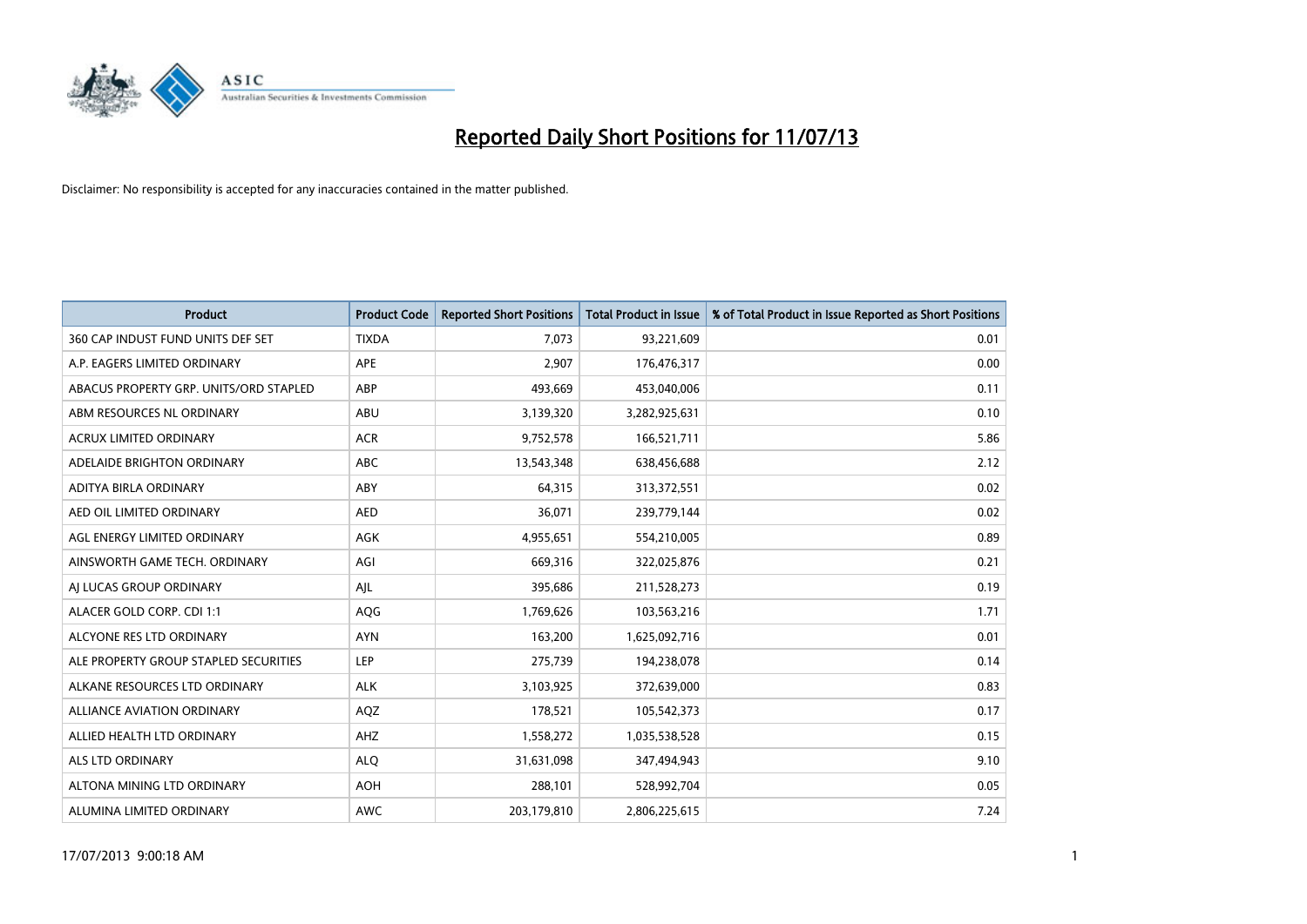

| <b>Product</b>                          | <b>Product Code</b> | <b>Reported Short Positions</b> | <b>Total Product in Issue</b> | % of Total Product in Issue Reported as Short Positions |
|-----------------------------------------|---------------------|---------------------------------|-------------------------------|---------------------------------------------------------|
| AMALGAMATED HOLDINGS ORDINARY           | <b>AHD</b>          | 7,316                           | 157,759,109                   | 0.00                                                    |
| AMCOM TELECOMM, ORDINARY                | AMM                 | 2,253,624                       | 244,557,101                   | 0.92                                                    |
| AMCOR LIMITED ORDINARY                  | <b>AMC</b>          | 4,729,448                       | 1,206,684,923                 | 0.39                                                    |
| AMP LIMITED ORDINARY                    | AMP                 | 16,305,857                      | 2,944,564,649                 | 0.55                                                    |
| AMPELLA MINING ORDINARY                 | AMX                 | 668,744                         | 248,000,493                   | 0.27                                                    |
| ANGLOGOLD ASHANTI CDI 5:1               | AGG                 | $\mathbf{1}$                    | 89,207,765                    | 0.00                                                    |
| ANSELL LIMITED ORDINARY                 | <b>ANN</b>          | 10,815,887                      | 130,617,963                   | 8.28                                                    |
| ANTARES ENERGY LTD ORDINARY             | <b>AZZ</b>          | 1,436,561                       | 255,000,000                   | 0.56                                                    |
| ANZ BANKING GRP LTD ORDINARY            | ANZ                 | 15,092,468                      | 2,749,785,176                 | 0.55                                                    |
| APA GROUP STAPLED SECURITIES            | <b>APA</b>          | 10,357,462                      | 835,750,807                   | 1.24                                                    |
| APN NEWS & MEDIA ORDINARY               | <b>APN</b>          | 18,429,712                      | 661,526,586                   | 2.79                                                    |
| AQUARIUS PLATINUM. ORDINARY             | <b>AOP</b>          | 9,795,346                       | 486,851,336                   | 2.01                                                    |
| AQUILA RESOURCES ORDINARY               | <b>AQA</b>          | 13,702,995                      | 411,804,442                   | 3.33                                                    |
| ARAFURA RESOURCE LTD ORDINARY           | ARU                 | 8,367                           | 441,270,644                   | 0.00                                                    |
| ARB CORPORATION ORDINARY                | ARP                 | 457,645                         | 72,481,302                    | 0.63                                                    |
| ARDENT LEISURE GROUP STAPLED SECURITIES | AAD                 | 5,062,753                       | 397,803,987                   | 1.27                                                    |
| ARENA REIT ORDINARY UNITS               | <b>ARF</b>          | 1,091,670                       | 206,342,963                   | 0.53                                                    |
| ARISTOCRAT LEISURE ORDINARY             | <b>ALL</b>          | 7,249,399                       | 551,418,047                   | 1.31                                                    |
| ARMOUR ENERGY LTD ORDINARY              | AJQ                 | 172,762                         | 221,050,000                   | 0.08                                                    |
| ARRIUM LTD ORDINARY                     | ARI                 | 25,144,534                      | 1,355,433,903                 | 1.86                                                    |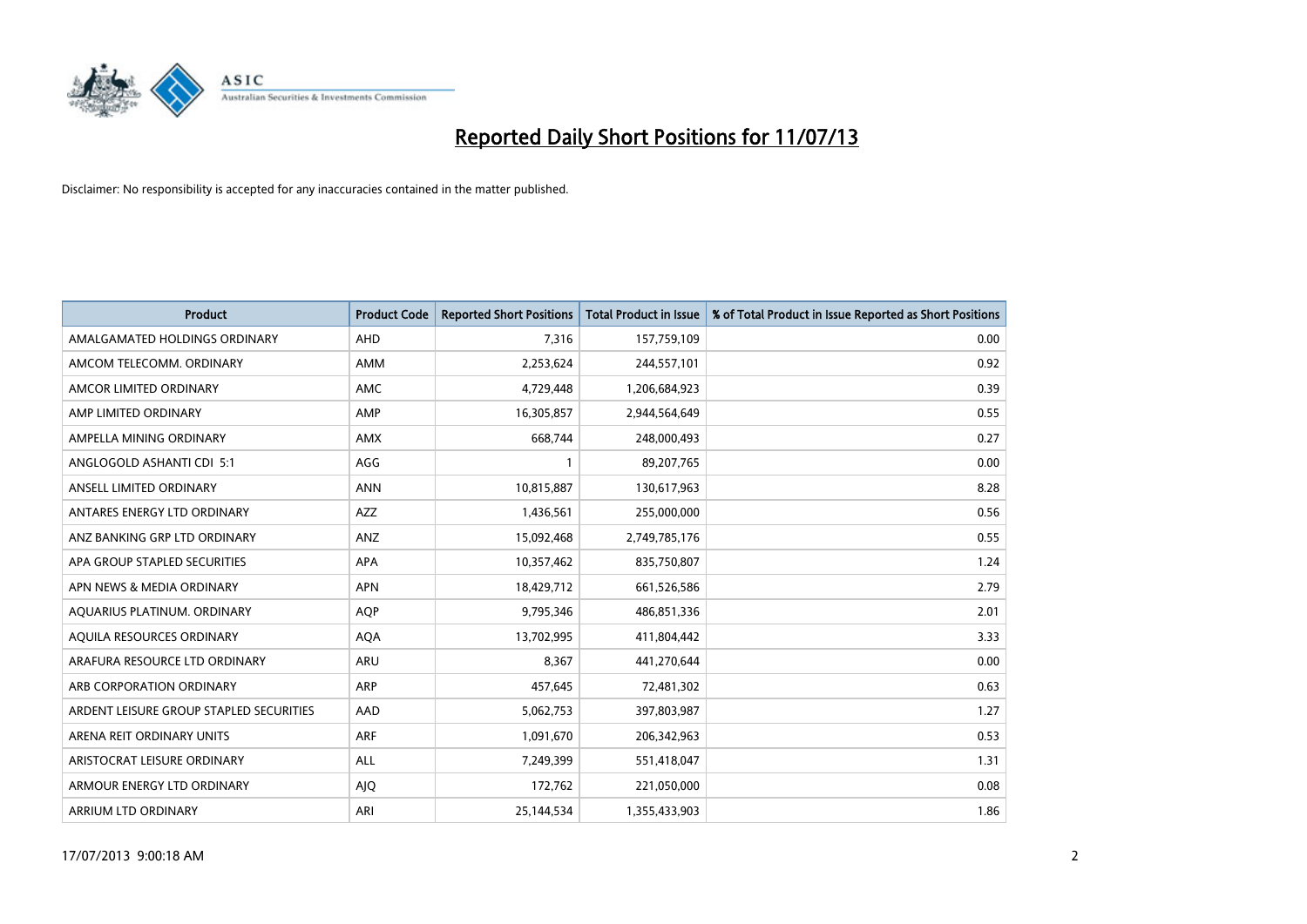

| <b>Product</b>                            | <b>Product Code</b> | <b>Reported Short Positions</b> | <b>Total Product in Issue</b> | % of Total Product in Issue Reported as Short Positions |
|-------------------------------------------|---------------------|---------------------------------|-------------------------------|---------------------------------------------------------|
| ASCIANO LIMITED ORDINARY                  | <b>AIO</b>          | 18,151,410                      | 975,385,664                   | 1.86                                                    |
| ASG GROUP LIMITED ORDINARY                | ASZ                 | 1,606,984                       | 206,720,839                   | 0.78                                                    |
| ASPEN GROUP ORD/UNITS STAPLED             | <b>APZ</b>          | 316,801                         | 1,192,665,422                 | 0.03                                                    |
| ASTRO JAP PROP GROUP STAPLED US PROHIBIT. | AJA                 | 9,231                           | 67,211,752                    | 0.01                                                    |
| ASX LIMITED DEFERRED                      | <b>ASXN</b>         | 3,434                           | 18,435,445                    | 0.02                                                    |
| ASX LIMITED ORDINARY                      | ASX                 | 2,555,052                       | 184,066,764                   | 1.39                                                    |
| ATLAS IRON LIMITED ORDINARY               | <b>AGO</b>          | 40,364,964                      | 909,718,409                   | 4.44                                                    |
| AURIZON HOLDINGS LTD ORDINARY             | AZJ                 | 9,568,345                       | 2,137,284,503                 | 0.45                                                    |
| <b>AURORA OIL &amp; GAS ORDINARY</b>      | <b>AUT</b>          | 7,724,470                       | 447,885,778                   | 1.72                                                    |
| AUSDRILL LIMITED ORDINARY                 | <b>ASL</b>          | 17,869,599                      | 312,277,224                   | 5.72                                                    |
| AUSENCO LIMITED ORDINARY                  | AAX                 | 1,416,693                       | 123,527,574                   | 1.15                                                    |
| AUSTAL LIMITED ORDINARY                   | ASB                 | 446,060                         | 346,007,639                   | 0.13                                                    |
| AUSTBROKERS HOLDINGS ORDINARY             | <b>AUB</b>          | 30,908                          | 58,148,980                    | 0.05                                                    |
| AUSTIN ENGINEERING ORDINARY               | ANG                 | 700,155                         | 73,164,403                    | 0.96                                                    |
| AUSTRALAND PROPERTY STAPLED SECURITY      | <b>ALZ</b>          | 944,434                         | 578,324,670                   | 0.16                                                    |
| AUSTRALIAN AGRICULT, ORDINARY             | AAC                 | 2,800,991                       | 313,113,358                   | 0.89                                                    |
| AUSTRALIAN EDUCATION UNITS                | <b>AEU</b>          | 421                             | 175,465,397                   | 0.00                                                    |
| AUSTRALIAN INFR LTD ORDINARY              | <b>AIX</b>          | 30,427                          | 620,733,944                   | 0.00                                                    |
| AUSTRALIAN PHARM, ORDINARY                | API                 | 14,684                          | 488,115,883                   | 0.00                                                    |
| AUTOMOTIVE HOLDINGS ORDINARY              | <b>AHE</b>          | 739,664                         | 260,579,682                   | 0.28                                                    |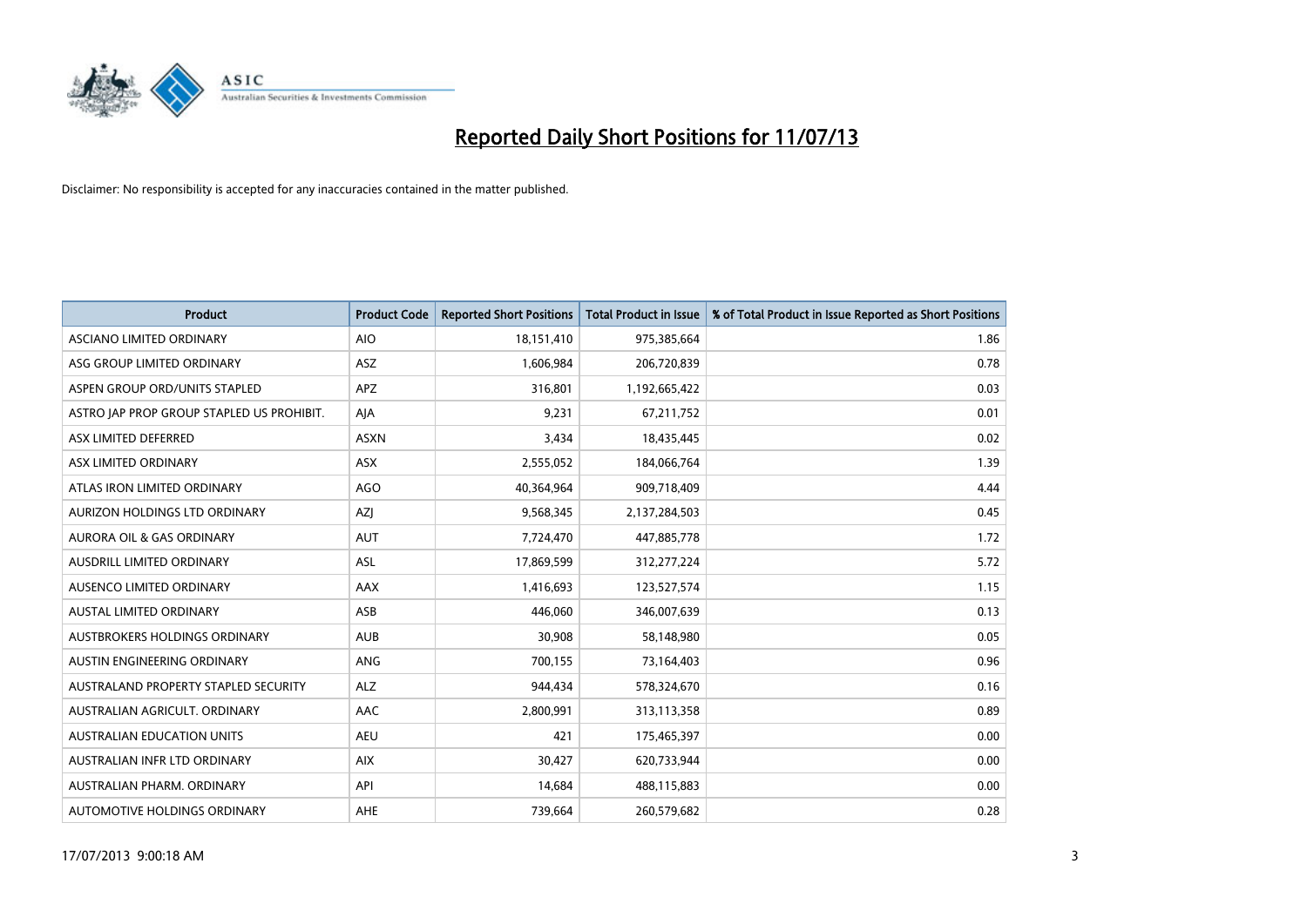

| <b>Product</b>                         | <b>Product Code</b> | <b>Reported Short Positions</b> | <b>Total Product in Issue</b> | % of Total Product in Issue Reported as Short Positions |
|----------------------------------------|---------------------|---------------------------------|-------------------------------|---------------------------------------------------------|
| AVIENNINGS LIMITED ORDINARY            | <b>AVJ</b>          | 2,169,947                       | 384,423,851                   | 0.56                                                    |
| AWE LIMITED ORDINARY                   | AWE                 | 1,774,472                       | 522,116,985                   | 0.34                                                    |
| <b>BANDANNA ENERGY ORDINARY</b>        | <b>BND</b>          | 23,413,841                      | 528,481,199                   | 4.43                                                    |
| BANK OF QUEENSLAND. ORDINARY           | <b>BOQ</b>          | 7,582,440                       | 319,809,993                   | 2.37                                                    |
| <b>BASE RES LIMITED ORDINARY</b>       | <b>BSE</b>          | 3,806,906                       | 561,840,029                   | 0.68                                                    |
| BATHURST RES NZ LTD ORDINARY           | <b>BRL</b>          | 40,706,372                      | 699,247,997                   | 5.82                                                    |
| <b>BC IRON LIMITED ORDINARY</b>        | <b>BCI</b>          | 540,561                         | 123,453,630                   | 0.44                                                    |
| BEACH ENERGY LIMITED ORDINARY          | <b>BPT</b>          | 21,481,620                      | 1,269,399,183                 | 1.69                                                    |
| BEADELL RESOURCE LTD ORDINARY          | <b>BDR</b>          | 65,852,838                      | 788,277,280                   | 8.35                                                    |
| <b>BEGA CHEESE LTD ORDINARY</b>        | <b>BGA</b>          | 13,786                          | 151,866,050                   | 0.01                                                    |
| BENDIGO AND ADELAIDE ORDINARY          | <b>BEN</b>          | 13,923,410                      | 407,197,451                   | 3.42                                                    |
| BERKELEY RESOURCES ORDINARY            | <b>BKY</b>          | 429,433                         | 179,393,323                   | 0.24                                                    |
| <b>BHP BILLITON LIMITED ORDINARY</b>   | <b>BHP</b>          | 10,874,993                      | 3,211,691,105                 | 0.34                                                    |
| <b>BILLABONG ORDINARY</b>              | <b>BBG</b>          | 21,616,690                      | 478,944,292                   | 4.51                                                    |
| <b>BLACKMORES LIMITED ORDINARY</b>     | <b>BKL</b>          | 816                             | 16,973,764                    | 0.00                                                    |
| BLACKTHORN RESOURCES ORD US PROHIBITED | <b>BTR</b>          | 385,325                         | 164,285,950                   | 0.23                                                    |
| BLUESCOPE STEEL LTD ORDINARY           | <b>BSL</b>          | 7,248,086                       | 558,243,305                   | 1.30                                                    |
| <b>BOART LONGYEAR ORDINARY</b>         | <b>BLY</b>          | 42,139,721                      | 461,163,412                   | 9.14                                                    |
| <b>BORAL LIMITED, ORDINARY</b>         | <b>BLD</b>          | 50,611,060                      | 774,000,641                   | 6.54                                                    |
| <b>BRADKEN LIMITED ORDINARY</b>        | <b>BKN</b>          | 14,486,904                      | 169,240,662                   | 8.56                                                    |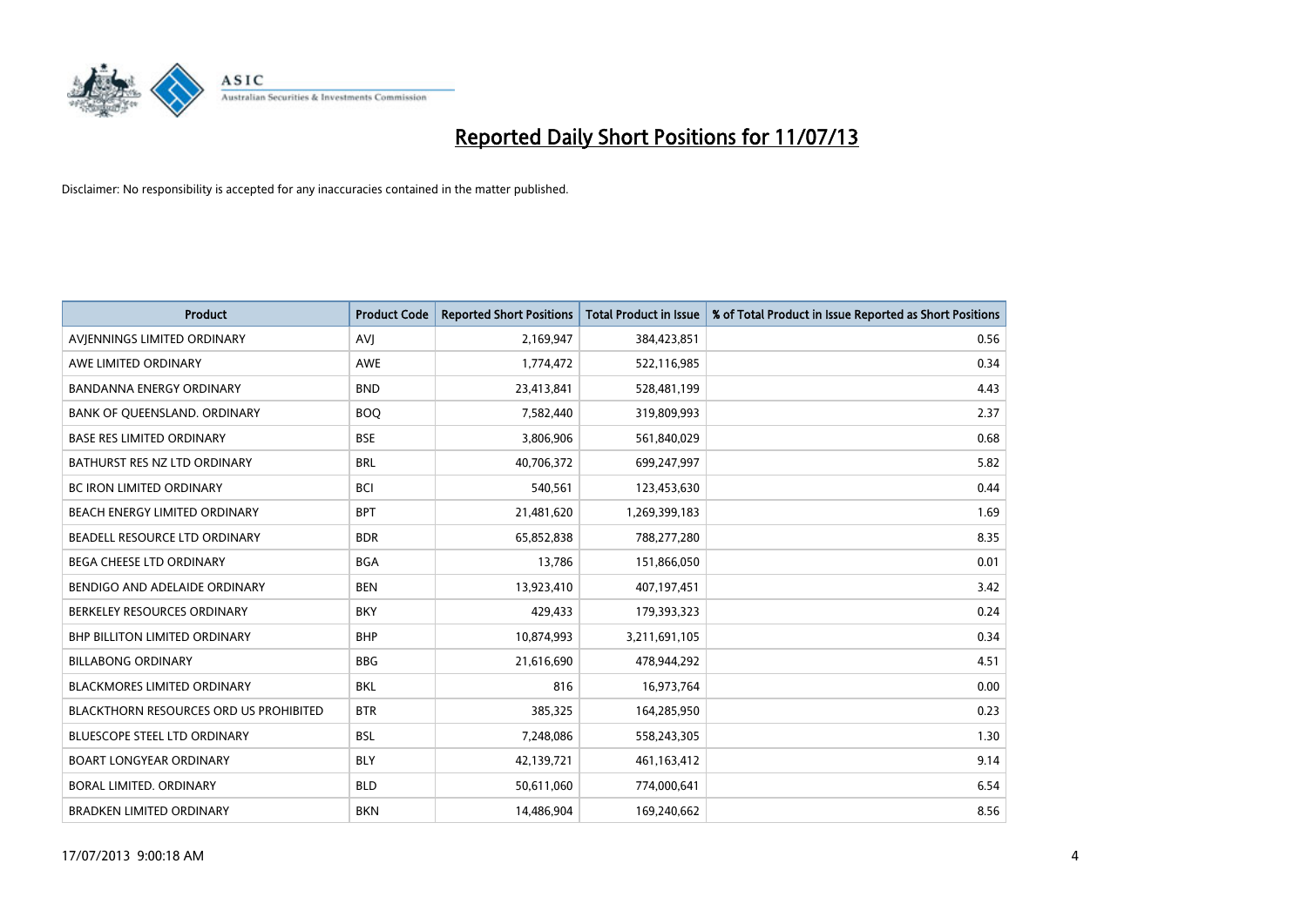

| <b>Product</b>                       | <b>Product Code</b> | <b>Reported Short Positions</b> | Total Product in Issue | % of Total Product in Issue Reported as Short Positions |
|--------------------------------------|---------------------|---------------------------------|------------------------|---------------------------------------------------------|
| <b>BRAMBLES LIMITED ORDINARY</b>     | <b>BXB</b>          | 2,334,119                       | 1,557,377,676          | 0.15                                                    |
| BREVILLE GROUP LTD ORDINARY          | <b>BRG</b>          | 6,349,927                       | 130,095,322            | 4.88                                                    |
| <b>BRICKWORKS LIMITED ORDINARY</b>   | <b>BKW</b>          | 10,911                          | 147,818,132            | 0.01                                                    |
| BROCKMAN MINING LTD ORDINARY         | <b>BCK</b>          | 90,995                          | 7,894,482,131          | 0.00                                                    |
| BT INVESTMENT MNGMNT ORDINARY        | <b>BTT</b>          | 95,163                          | 278,100,237            | 0.03                                                    |
| <b>BUCCANEER ENERGY LTD ORDINARY</b> | <b>BCC</b>          | 2,764,000                       | 2,221,527,999          | 0.12                                                    |
| <b>BURU ENERGY ORDINARY</b>          | <b>BRU</b>          | 16,534,968                      | 274,036,429            | 6.03                                                    |
| <b>BWP TRUST ORDINARY UNITS</b>      | <b>BWP</b>          | 4,487,750                       | 537,753,954            | 0.83                                                    |
| CABCHARGE AUSTRALIA ORDINARY         | CAB                 | 11,450,826                      | 120,430,683            | 9.51                                                    |
| CALTEX AUSTRALIA ORDINARY            | <b>CTX</b>          | 2,205,450                       | 270,000,000            | 0.82                                                    |
| CAPE LAMBERT RES LTD ORDINARY        | <b>CFE</b>          | 63,832                          | 681,741,942            | 0.01                                                    |
| CARABELLA RES LTD ORDINARY           | <b>CLR</b>          | 100,000                         | 152,361,547            | 0.07                                                    |
| <b>CARBON ENERGY ORDINARY</b>        | <b>CNX</b>          | 4,533                           | 786,889,705            | 0.00                                                    |
| <b>CARDNO LIMITED ORDINARY</b>       | CDD                 | 10,706,434                      | 143,726,327            | 7.45                                                    |
| CARNARVON PETROLEUM ORDINARY         | <b>CVN</b>          | 39,246                          | 934,109,501            | 0.00                                                    |
| CARSALES.COM LTD ORDINARY            | <b>CRZ</b>          | 2,027,364                       | 236,181,964            | 0.86                                                    |
| <b>CASH CONVERTERS ORDINARY</b>      | CCV                 | 2,897,877                       | 423,861,025            | 0.68                                                    |
| CEDAR WOODS PROP. ORDINARY           | <b>CWP</b>          | 67,800                          | 73,359,551             | 0.09                                                    |
| CENTRAL PETROLEUM ORDINARY           | <b>CTP</b>          | 763,303                         | 1,440,078,845          | 0.05                                                    |
| <b>CERAMIC FUEL CELLS ORDINARY</b>   | <b>CFU</b>          | 524,812                         | 1,591,941,620          | 0.03                                                    |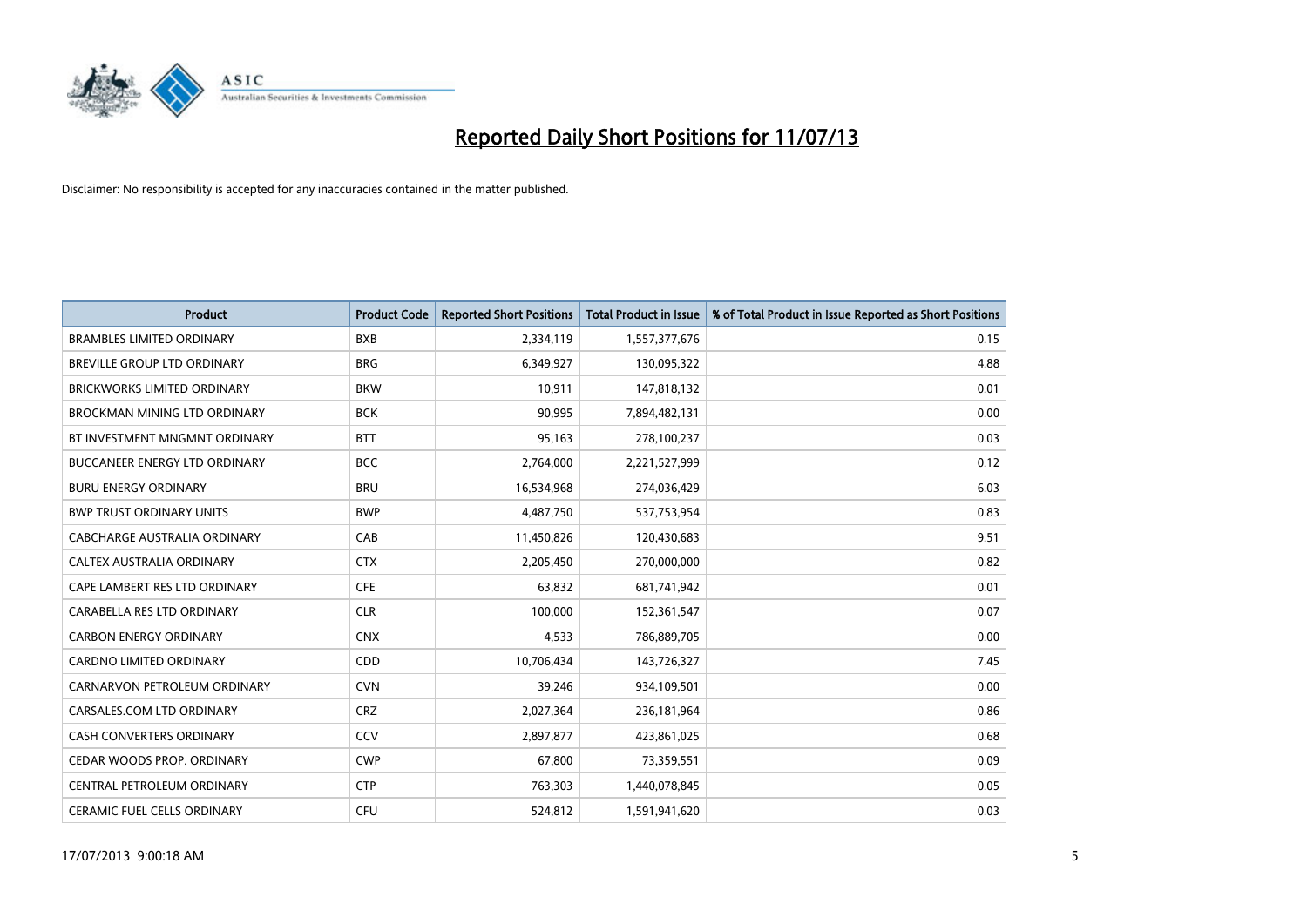

| <b>Product</b>                          | <b>Product Code</b> | <b>Reported Short Positions</b> | <b>Total Product in Issue</b> | % of Total Product in Issue Reported as Short Positions |
|-----------------------------------------|---------------------|---------------------------------|-------------------------------|---------------------------------------------------------|
| CFS RETAIL TRUST GRP STAPLED SECURITIES | <b>CFX</b>          | 61,886,911                      | 2,828,495,659                 | 2.19                                                    |
| CHALLENGER DIV.PRO. STAPLED UNITS       | <b>CDI</b>          | 2,491                           | 214,101,013                   | 0.00                                                    |
| CHALLENGER LIMITED ORDINARY             | <b>CGF</b>          | 3,279,521                       | 530,862,585                   | 0.62                                                    |
| CHANDLER MACLEOD LTD ORDINARY           | <b>CMG</b>          | 321,576                         | 469,679,390                   | 0.07                                                    |
| CHARTER HALL GROUP STAPLED US PROHIBIT. | <b>CHC</b>          | 385,590                         | 302,262,312                   | 0.13                                                    |
| <b>CHARTER HALL RETAIL UNITS</b>        | CQR                 | 3,216,275                       | 337,582,974                   | 0.95                                                    |
| <b>CHORUS LIMITED ORDINARY</b>          | <b>CNU</b>          | 46,596                          | 389,299,049                   | 0.01                                                    |
| CITIGOLD CORP LTD ORDINARY              | <b>CTO</b>          | 153,427                         | 1,352,907,765                 | 0.01                                                    |
| <b>CLOUGH LIMITED ORDINARY</b>          | <b>CLO</b>          | 6,572,148                       | 777,210,042                   | 0.85                                                    |
| COAL OF AFRICA LTD ORDINARY             | <b>CZA</b>          | 426                             | 1,048,368,613                 | 0.00                                                    |
| COALSPUR MINES LTD ORDINARY             | <b>CPL</b>          | 9,197,886                       | 641,244,435                   | 1.43                                                    |
| COCA-COLA AMATIL ORDINARY               | <b>CCL</b>          | 5,931,908                       | 763,590,249                   | 0.78                                                    |
| <b>COCHLEAR LIMITED ORDINARY</b>        | <b>COH</b>          | 4,391,754                       | 57,040,932                    | 7.70                                                    |
| <b>COCKATOO COAL ORDINARY</b>           | <b>COK</b>          | 9,326,831                       | 1,021,101,465                 | 0.91                                                    |
| <b>CODAN LIMITED ORDINARY</b>           | <b>CDA</b>          | 509,245                         | 176,926,104                   | 0.29                                                    |
| <b>COFFEY INTERNATIONAL ORDINARY</b>    | <b>COF</b>          | 1,917                           | 255,833,165                   | 0.00                                                    |
| <b>COLLINS FOODS LTD ORDINARY</b>       | <b>CKF</b>          | 555,857                         | 93,000,003                    | 0.60                                                    |
| COMMONWEALTH BANK, ORDINARY             | <b>CBA</b>          | 11,639,136                      | 1,611,928,836                 | 0.72                                                    |
| COMMONWEALTH PROP ORDINARY UNITS        | <b>CPA</b>          | 47,048,532                      | 2,347,003,413                 | 2.00                                                    |
| <b>COMPASS RESOURCES ORDINARY</b>       | <b>CMR</b>          | 7,472                           | 1,403,744,100                 | 0.00                                                    |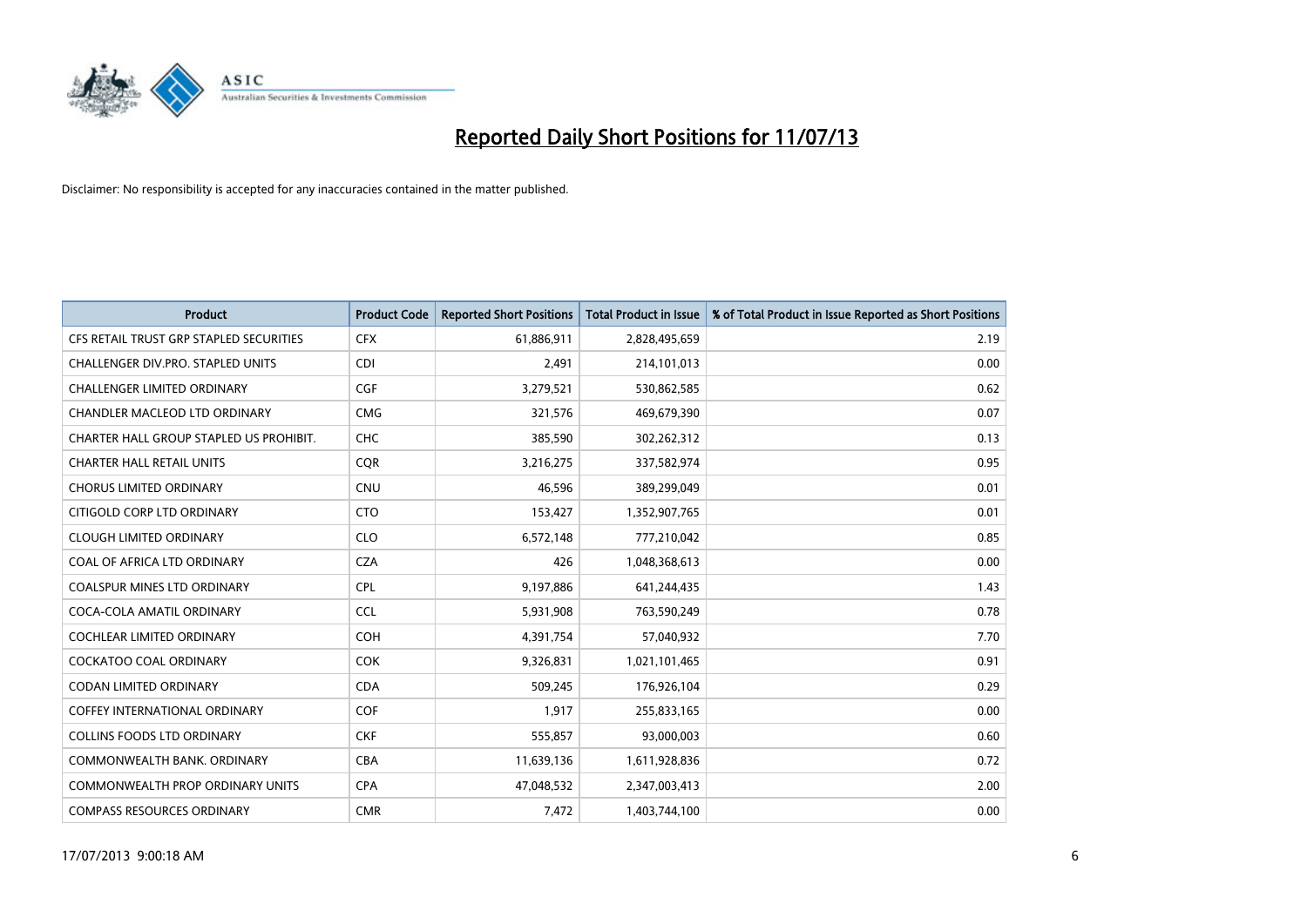

| <b>Product</b>                          | <b>Product Code</b> | <b>Reported Short Positions</b> | <b>Total Product in Issue</b> | % of Total Product in Issue Reported as Short Positions |
|-----------------------------------------|---------------------|---------------------------------|-------------------------------|---------------------------------------------------------|
| <b>COMPUTERSHARE LTD ORDINARY</b>       | <b>CPU</b>          | 9,796,813                       | 556,203,079                   | 1.76                                                    |
| CORP TRAVEL LIMITED ORDINARY            | <b>CTD</b>          | 198,518                         | 78,081,184                    | 0.25                                                    |
| <b>CREDIT CORP GROUP ORDINARY</b>       | <b>CCP</b>          | 45,054                          | 45,932,899                    | 0.10                                                    |
| <b>CROMWELL PROP STAPLED SECURITIES</b> | <b>CMW</b>          | 703,053                         | 1,713,721,456                 | 0.04                                                    |
| <b>CROWN LIMITED ORDINARY</b>           | <b>CWN</b>          | 3,283,934                       | 728,394,185                   | 0.45                                                    |
| <b>CSG LIMITED ORDINARY</b>             | CSV                 | 182,351                         | 278,155,477                   | 0.07                                                    |
| <b>CSL LIMITED ORDINARY</b>             | <b>CSL</b>          | 2,578,531                       | 488,086,870                   | 0.53                                                    |
| <b>CSR LIMITED ORDINARY</b>             | <b>CSR</b>          | 45,308,843                      | 506,000,315                   | 8.95                                                    |
| <b>CUDECO LIMITED ORDINARY</b>          | CDU                 | 5,979,104                       | 205,017,174                   | 2.92                                                    |
| DART ENERGY LTD ORDINARY                | <b>DTE</b>          | 14,208,852                      | 878,789,752                   | 1.62                                                    |
| DATA#3 LIMITED ORDINARY                 | DTL                 | 156,139                         | 153,974,950                   | 0.10                                                    |
| DAVID JONES LIMITED ORDINARY            | <b>DJS</b>          | 62,131,429                      | 535,002,401                   | 11.61                                                   |
| DECMIL GROUP LIMITED ORDINARY           | <b>DCG</b>          | 4,864,479                       | 168,203,219                   | 2.89                                                    |
| DEEP YELLOW LIMITED ORDINARY            | <b>DYL</b>          | 60,840                          | 1,562,794,247                 | 0.00                                                    |
| DEXUS PROPERTY GROUP STAPLED UNITS      | <b>DXS</b>          | 13,769,675                      | 4,701,957,390                 | 0.29                                                    |
| DISCOVERY METALS LTD ORDINARY           | <b>DML</b>          | 12,098,389                      | 486,986,451                   | 2.48                                                    |
| DOMINO PIZZA ENTERPR ORDINARY           | <b>DMP</b>          | 322,445                         | 70,192,674                    | 0.46                                                    |
| DORAY MINERALS LTD ORDINARY             | <b>DRM</b>          | 57,921                          | 141,866,768                   | 0.04                                                    |
| DOWNER EDI LIMITED ORDINARY             | <b>DOW</b>          | 9,427,660                       | 433,409,429                   | 2.18                                                    |
| DRILLSEARCH ENERGY ORDINARY             | <b>DLS</b>          | 18,220,391                      | 427,753,371                   | 4.26                                                    |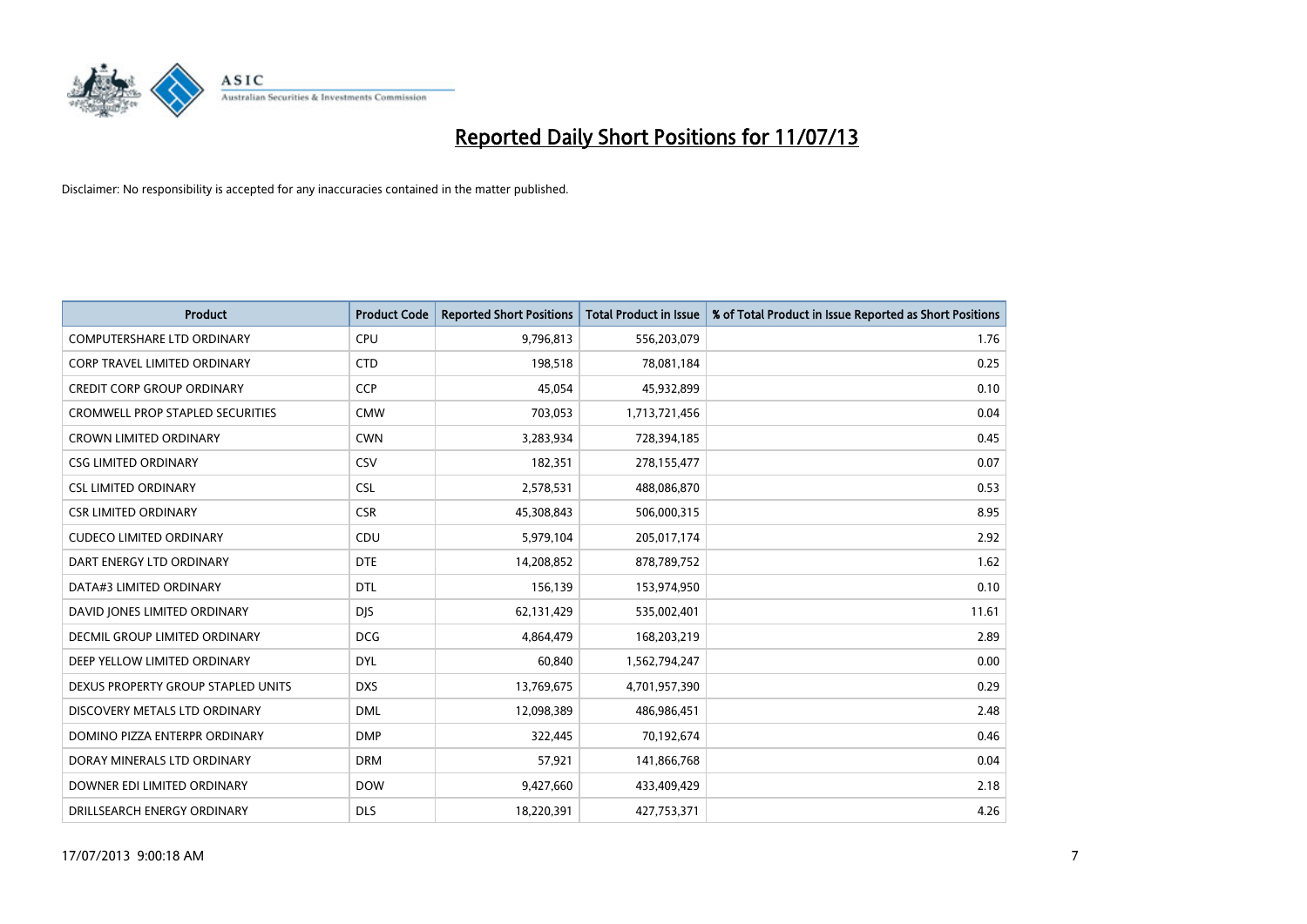

| <b>Product</b>                         | <b>Product Code</b> | <b>Reported Short Positions</b> | <b>Total Product in Issue</b> | % of Total Product in Issue Reported as Short Positions |
|----------------------------------------|---------------------|---------------------------------|-------------------------------|---------------------------------------------------------|
| DUET GROUP STAPLED US PROHIBIT.        | <b>DUE</b>          | 2,950,733                       | 1,169,314,842                 | 0.25                                                    |
| <b>DULUXGROUP LIMITED ORDINARY</b>     | <b>DLX</b>          | 5,205,441                       | 377,019,430                   | 1.38                                                    |
| <b>DWS LTD ORDINARY</b>                | <b>DWS</b>          | 464,650                         | 132,362,763                   | 0.35                                                    |
| ECHO ENTERTAINMENT ORDINARY            | <b>EGP</b>          | 5,831,694                       | 825,672,730                   | 0.71                                                    |
| <b>ELDERS LIMITED ORDINARY</b>         | <b>ELD</b>          | 18,117,403                      | 448,598,480                   | 4.04                                                    |
| ELEMENTAL MINERALS ORDINARY            | <b>ELM</b>          | 5,576                           | 288,587,228                   | 0.00                                                    |
| ELEMENTOS LIMITED ORDINARY             | <b>ELT</b>          | 16                              | 163,071,447                   | 0.00                                                    |
| <b>EMECO HOLDINGS ORDINARY</b>         | <b>EHL</b>          | 14,271,664                      | 599,675,707                   | 2.38                                                    |
| <b>ENDEAVOUR MIN CORP CDI 1:1</b>      | <b>EVR</b>          | 4,925                           | 117,754,189                   | 0.00                                                    |
| <b>ENERGY RESOURCES ORDINARY 'A'</b>   | <b>ERA</b>          | 10,227,121                      | 517,725,062                   | 1.98                                                    |
| <b>ENERGY WORLD CORPOR, ORDINARY</b>   | <b>EWC</b>          | 26,119,528                      | 1,734,166,672                 | 1.51                                                    |
| <b>ENVESTRA LIMITED ORDINARY</b>       | <b>ENV</b>          | 13,945,580                      | 1,796,808,474                 | 0.78                                                    |
| EQUATORIAL RES LTD ORDINARY            | EQX                 | 8                               | 121,885,353                   | 0.00                                                    |
| ERM POWER LIMITED ORDINARY             | EPW                 | 619,698                         | 203,332,935                   | 0.30                                                    |
| ESERVGLOBAL LIMITED ORDINARY           | ESV                 | 412,632                         | 249,045,997                   | 0.17                                                    |
| EVOLUTION MINING LTD ORDINARY          | <b>EVN</b>          | 27,328,489                      | 708,092,989                   | 3.86                                                    |
| FAIRFAX MEDIA LTD ORDINARY             | <b>FXJ</b>          | 392,610,716                     | 2,351,955,725                 | 16.69                                                   |
| FANTASTIC HOLDINGS ORDINARY            | <b>FAN</b>          | 64,188                          | 102,739,538                   | 0.06                                                    |
| <b>FAR LTD ORDINARY</b>                | <b>FAR</b>          | 23,439,691                      | 2,499,846,742                 | 0.94                                                    |
| FEDERATION CNTRES ORD/UNIT STAPLED SEC | <b>FDC</b>          | 2,741,798                       | 1,427,641,565                 | 0.19                                                    |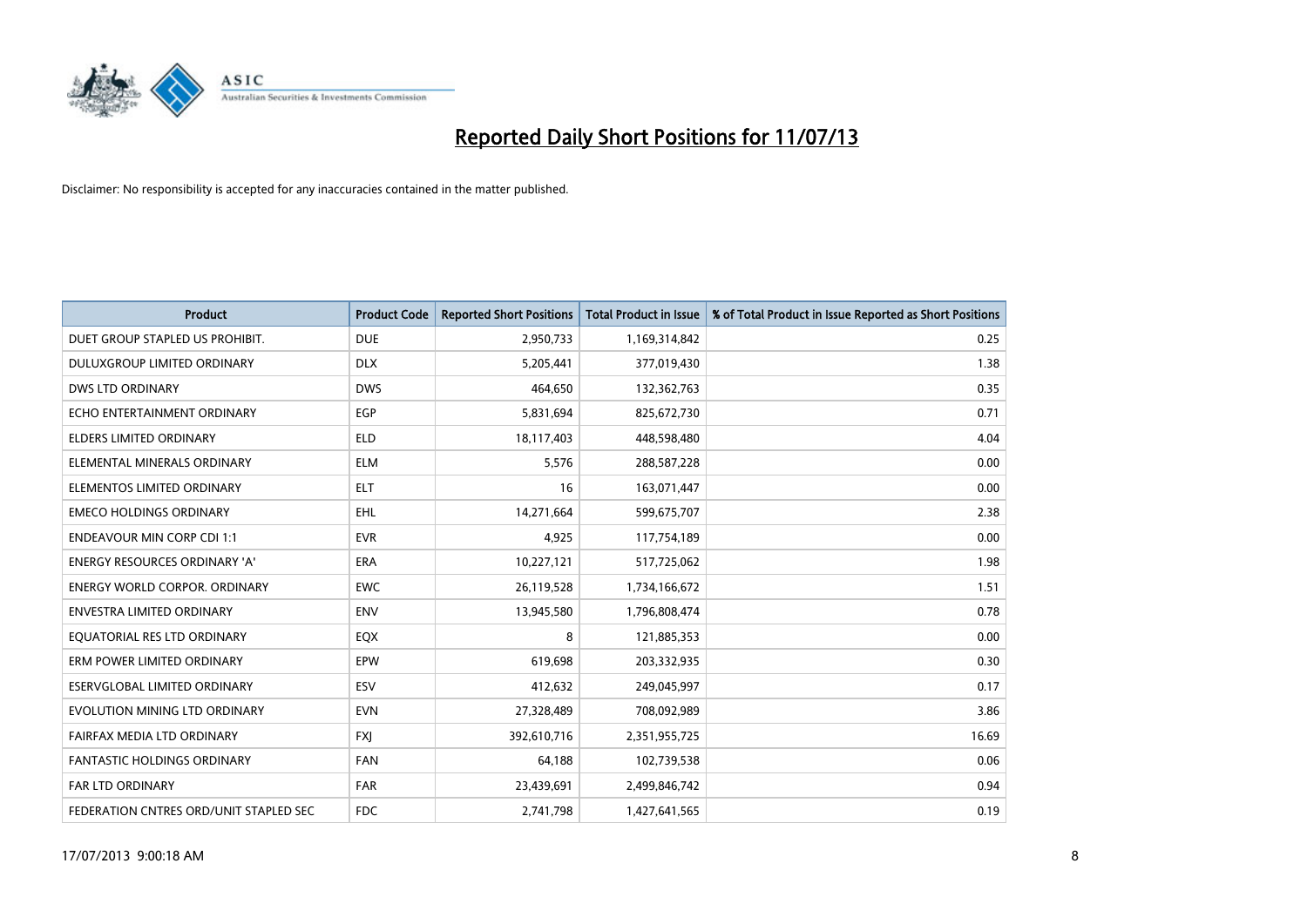

| <b>Product</b>                        | <b>Product Code</b> | <b>Reported Short Positions</b> | <b>Total Product in Issue</b> | % of Total Product in Issue Reported as Short Positions |
|---------------------------------------|---------------------|---------------------------------|-------------------------------|---------------------------------------------------------|
| FINBAR GROUP LIMITED ORDINARY         | <b>FRI</b>          | 50,225                          | 218,006,169                   | 0.02                                                    |
| FISHER & PAYKEL H. ORDINARY           | <b>FPH</b>          | 2,355                           | 546,502,843                   | 0.00                                                    |
| FKP PROPERTY GROUP STAPLED SECURITIES | <b>FKP</b>          | 8,134,253                       | 321,578,705                   | 2.53                                                    |
| FLEETWOOD CORP ORDINARY               | <b>FWD</b>          | 2,704,948                       | 60,522,619                    | 4.47                                                    |
| FLETCHER BUILDING ORDINARY            | <b>FBU</b>          | 3,358,113                       | 686,096,427                   | 0.49                                                    |
| FLEXIGROUP LIMITED ORDINARY           | <b>FXL</b>          | 6,190                           | 301,655,394                   | 0.00                                                    |
| <b>FLIGHT CENTRE ORDINARY</b>         | <b>FLT</b>          | 12,678,607                      | 100,426,726                   | 12.62                                                   |
| FLINDERS MINES LTD ORDINARY           | <b>FMS</b>          | 3,973,525                       | 1,821,300,404                 | 0.22                                                    |
| <b>FOCUS MINERALS LTD ORDINARY</b>    | <b>FML</b>          | 30,830,729                      | 9,137,375,877                 | 0.34                                                    |
| <b>FORGE GROUP LIMITED ORDINARY</b>   | FGE                 | 1,132,734                       | 86,169,014                    | 1.31                                                    |
| FORTESCUE METALS GRP ORDINARY         | <b>FMG</b>          | 171,520,090                     | 3,113,798,659                 | 5.51                                                    |
| <b>G.U.D. HOLDINGS ORDINARY</b>       | GUD                 | 5,576,783                       | 71,341,319                    | 7.82                                                    |
| <b>G8 EDUCATION LIMITED ORDINARY</b>  | <b>GEM</b>          | 2,889,156                       | 272,151,612                   | 1.06                                                    |
| <b>GALAXY RESOURCES ORDINARY</b>      | GXY                 | 3,954,196                       | 584,355,501                   | 0.68                                                    |
| <b>GENETIC TECHNOLOGIES ORDINARY</b>  | GTG                 | 165,000                         | 475,471,819                   | 0.03                                                    |
| <b>GEODYNAMICS LIMITED ORDINARY</b>   | GDY                 | 850                             | 406,452,608                   | 0.00                                                    |
| <b>GINDALBIE METALS LTD ORDINARY</b>  | GBG                 | 53,410,272                      | 1,492,154,301                 | 3.58                                                    |
| <b>GOODMAN FIELDER. ORDINARY</b>      | <b>GFF</b>          | 57,629,737                      | 1,955,559,207                 | 2.95                                                    |
| <b>GOODMAN GROUP STAPLED</b>          | <b>GMG</b>          | 4,664,946                       | 1,713,233,947                 | 0.27                                                    |
| <b>GPT GROUP STAPLED SEC.</b>         | <b>GPT</b>          | 3,392,246                       | 1,768,731,729                 | 0.19                                                    |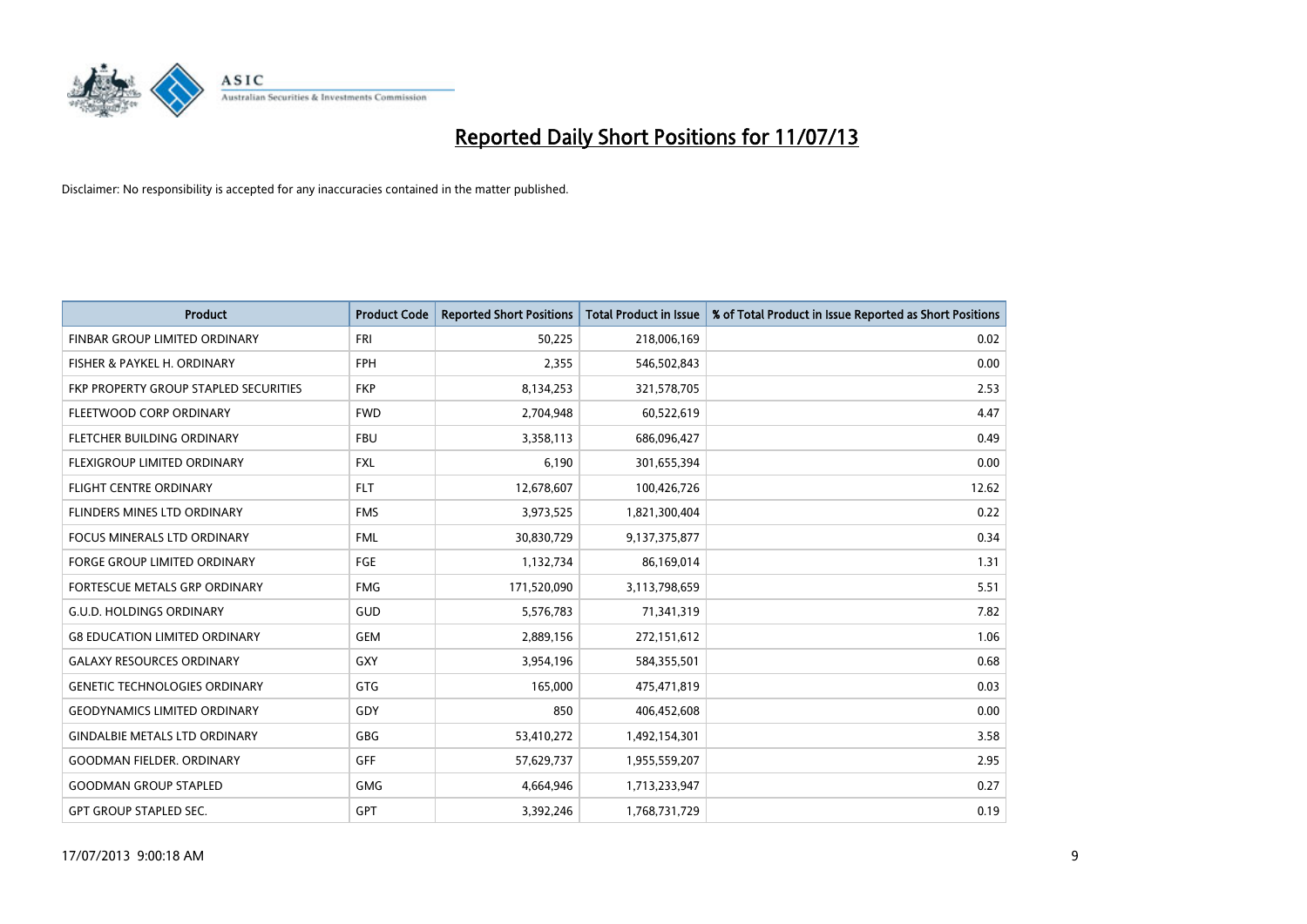

| <b>Product</b>                                   | <b>Product Code</b> | <b>Reported Short Positions</b> | <b>Total Product in Issue</b> | % of Total Product in Issue Reported as Short Positions |
|--------------------------------------------------|---------------------|---------------------------------|-------------------------------|---------------------------------------------------------|
| <b>GRAINCORP LIMITED A CLASS ORDINARY</b>        | <b>GNC</b>          | 210,537                         | 228,855,628                   | 0.09                                                    |
| <b>GRANGE RESOURCES. ORDINARY</b>                | GRR                 | 5,568,646                       | 1,156,492,195                 | 0.48                                                    |
| <b>GREENLAND MIN EN LTD ORDINARY</b>             | GGG                 | 5,462,314                       | 571,975,263                   | 0.95                                                    |
| <b>GROWTHPOINT PROPERTY ORD/UNIT STAPLED SEC</b> | GOZ                 | 5,832                           | 402,830,366                   | 0.00                                                    |
| <b>GRYPHON MINERALS LTD ORDINARY</b>             | GRY                 | 11,953,304                      | 400,464,983                   | 2.98                                                    |
| <b>GUILDFORD COAL LTD ORDINARY</b>               | <b>GUF</b>          | 716,905                         | 635,046,899                   | 0.11                                                    |
| <b>GUNNS LIMITED ORDINARY</b>                    | <b>GNS</b>          | 51,772,667                      | 848,401,559                   | 6.10                                                    |
| <b>GWA GROUP LTD ORDINARY</b>                    | <b>GWA</b>          | 13,993,644                      | 306,533,770                   | 4.57                                                    |
| <b>HARVEY NORMAN ORDINARY</b>                    | <b>HVN</b>          | 87,811,340                      | 1,062,316,784                 | 8.27                                                    |
| HASTIE GROUP LIMITED ORDINARY                    | <b>HST</b>          | 5,000                           | 137,353,504                   | 0.00                                                    |
| <b>HENDERSON GROUP CDI 1:1</b>                   | <b>HGG</b>          | 1,395,375                       | 745,141,989                   | 0.19                                                    |
| HFA HOLDINGS LIMITED ORDINARY                    | <b>HFA</b>          | 3,809                           | 118,738,157                   | 0.00                                                    |
| HILLGROVE RES LTD ORDINARY                       | <b>HGO</b>          | 1,644,834                       | 1,023,760,221                 | 0.16                                                    |
| HILLS HOLDINGS LTD ORDINARY                      | <b>HIL</b>          | 191,886                         | 246,500,444                   | 0.08                                                    |
| HORIZON OIL LIMITED ORDINARY                     | <b>HZN</b>          | 52,046,151                      | 1,135,266,515                 | 4.58                                                    |
| HOT CHILI LTD ORDINARY                           | <b>HCH</b>          | 38,083                          | 297,462,196                   | 0.01                                                    |
| <b>IINET LIMITED ORDINARY</b>                    | <b>IIN</b>          | 2,189,596                       | 161,238,847                   | 1.36                                                    |
| <b>ILUKA RESOURCES ORDINARY</b>                  | ILU                 | 47,586,732                      | 418,700,517                   | 11.37                                                   |
| <b>IMDEX LIMITED ORDINARY</b>                    | <b>IMD</b>          | 5,261,840                       | 210,473,188                   | 2.50                                                    |
| IMF (AUSTRALIA) LTD ORDINARY                     | <b>IMF</b>          | 1,382,197                       | 123,201,716                   | 1.12                                                    |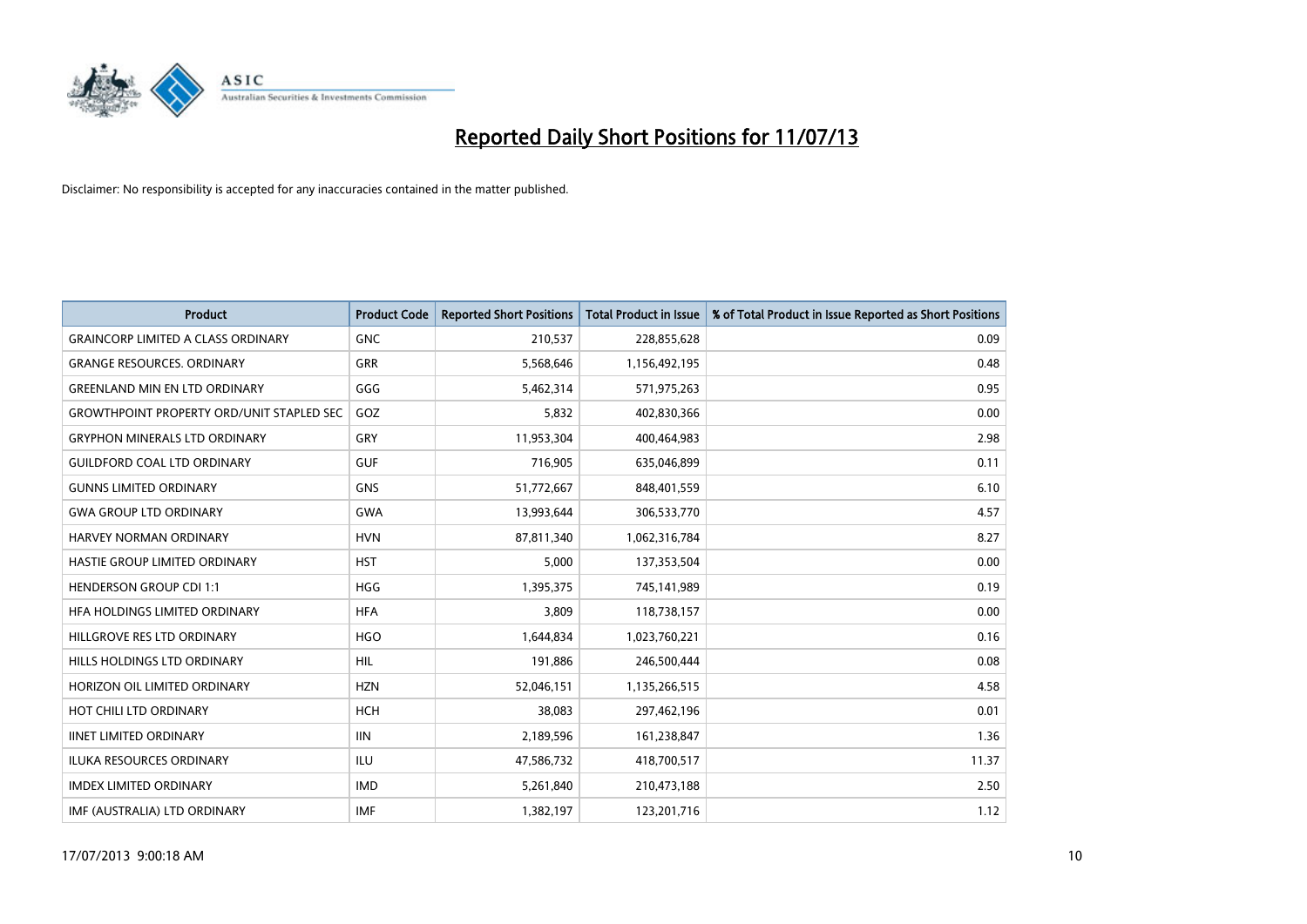

| <b>Product</b>                           | <b>Product Code</b> | <b>Reported Short Positions</b> | <b>Total Product in Issue</b> | % of Total Product in Issue Reported as Short Positions |
|------------------------------------------|---------------------|---------------------------------|-------------------------------|---------------------------------------------------------|
| <b>INCITEC PIVOT ORDINARY</b>            | IPL                 | 24,439,666                      | 1,628,730,107                 | 1.50                                                    |
| INDEPENDENCE GROUP ORDINARY              | <b>IGO</b>          | 6,387,811                       | 233,321,861                   | 2.74                                                    |
| <b>INDOPHIL RESOURCES ORDINARY</b>       | <b>IRN</b>          | 1,414,267                       | 1,203,146,194                 | 0.12                                                    |
| INFIGEN ENERGY STAPLED SECURITIES        | <b>IFN</b>          | 3,269,063                       | 762,265,972                   | 0.43                                                    |
| <b>INOVA RESOURCES LTD ORDINARY</b>      | <b>IVA</b>          | 997,005                         | 726,565,560                   | 0.14                                                    |
| <b>INSURANCE AUSTRALIA ORDINARY</b>      | IAG                 | 5,608,773                       | 2,079,034,021                 | 0.27                                                    |
| INTEGRATED RESEARCH ORDINARY             | IRI                 | 36,636                          | 168, 377, 453                 | 0.02                                                    |
| <b>INTREPID MINES ORDINARY</b>           | <b>IAU</b>          | 22,548,472                      | 555,950,595                   | 4.06                                                    |
| INVESTA OFFICE FUND STAPLED SECURITIES   | <b>IOF</b>          | 1,521,840                       | 614,047,458                   | 0.25                                                    |
| <b>INVOCARE LIMITED ORDINARY</b>         | <b>IVC</b>          | 3,078,770                       | 110,030,298                   | 2.80                                                    |
| ION LIMITED ORDINARY                     | <b>ION</b>          | 164,453                         | 256,365,105                   | 0.06                                                    |
| <b>IOOF HOLDINGS LTD ORDINARY</b>        | IFL                 | 2,553,193                       | 232,118,034                   | 1.10                                                    |
| <b>IRESS LIMITED ORDINARY</b>            | <b>IRE</b>          | 2,150,558                       | 129,585,246                   | 1.66                                                    |
| <b>IRON ORE HOLDINGS ORDINARY</b>        | <b>IOH</b>          | 26,197                          | 161,174,005                   | 0.02                                                    |
| <b>ISELECT LTD ORDINARY</b>              | <b>ISU</b>          | 879,314                         | 259,064,894                   | 0.34                                                    |
| JAMES HARDIE INDUST CHESS DEPOSITARY INT | <b>IHX</b>          | 4,552,937                       | 442,091,547                   | 1.03                                                    |
| <b>JB HI-FI LIMITED ORDINARY</b>         | <b>IBH</b>          | 16,290,366                      | 98,947,309                    | 16.46                                                   |
| <b>JUPITER MINES ORDINARY</b>            | <b>IMS</b>          | 5,220                           | 2,281,835,383                 | 0.00                                                    |
| <b>KAGARA LTD ORDINARY</b>               | KZL                 | 3,391,221                       | 798,953,117                   | 0.42                                                    |
| KAROON GAS AUSTRALIA ORDINARY            | <b>KAR</b>          | 3,392,597                       | 221,420,769                   | 1.53                                                    |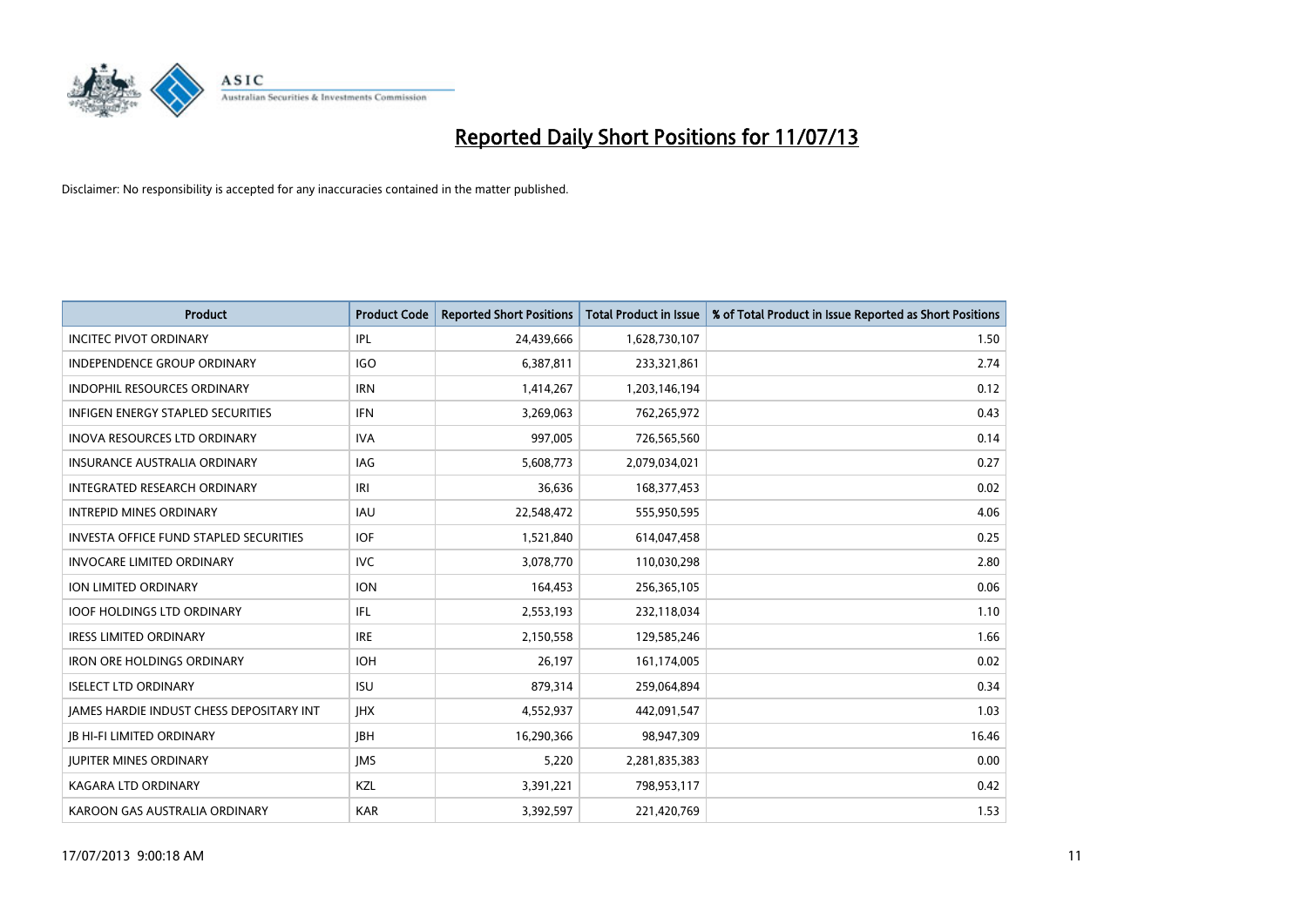

| <b>Product</b>                        | <b>Product Code</b> | <b>Reported Short Positions</b> | <b>Total Product in Issue</b> | % of Total Product in Issue Reported as Short Positions |
|---------------------------------------|---------------------|---------------------------------|-------------------------------|---------------------------------------------------------|
| KATHMANDU HOLD LTD ORDINARY           | <b>KMD</b>          | 1,281,177                       | 200,215,894                   | 0.64                                                    |
| <b>KBL MINING LIMITED ORDINARY</b>    | <b>KBL</b>          | 1,820                           | 293,535,629                   | 0.00                                                    |
| KINGSGATE CONSOLID. ORDINARY          | <b>KCN</b>          | 7,359,270                       | 152,191,905                   | 4.84                                                    |
| KINGSROSE MINING LTD ORDINARY         | <b>KRM</b>          | 727,701                         | 291,959,871                   | 0.25                                                    |
| LEIGHTON HOLDINGS ORDINARY            | LEI                 | 17,270,728                      | 337,235,188                   | 5.12                                                    |
| LEND LEASE GROUP UNIT/ORD STAPLED     | <b>LLC</b>          | 2,599,537                       | 575,508,314                   | 0.45                                                    |
| LINC ENERGY LTD ORDINARY              | <b>LNC</b>          | 17,545,922                      | 518,687,562                   | 3.38                                                    |
| LION SELECTION GRP ORDINARY           | <b>LSX</b>          | 36                              | 95,420,099                    | 0.00                                                    |
| LYCOPODIUM LIMITED ORDINARY           | <b>LYL</b>          | 8,438                           | 38,955,103                    | 0.02                                                    |
| LYNAS CORPORATION ORDINARY            | <b>LYC</b>          | 203,957,098                     | 1,960,801,292                 | 10.40                                                   |
| M2 TELECOMMUNICATION ORDINARY         | <b>MTU</b>          | 6,271,408                       | 178,430,693                   | 3.51                                                    |
| <b>MACA LIMITED ORDINARY</b>          | <b>MLD</b>          | 139,546                         | 172,500,000                   | 0.08                                                    |
| MACMAHON HOLDINGS ORDINARY            | MAH                 | 8,241,154                       | 1,261,699,966                 | 0.65                                                    |
| MACO ATLAS ROADS GRP ORDINARY STAPLED | <b>MOA</b>          | 19,243,718                      | 478,531,436                   | 4.02                                                    |
| MACQUARIE GROUP LTD ORDINARY          | MQG                 | 2,580,659                       | 339,816,303                   | 0.76                                                    |
| MAGELLAN FIN GRP LTD ORDINARY         | <b>MFG</b>          | 322,581                         | 152,782,876                   | 0.21                                                    |
| <b>MATRIX C &amp; E LTD ORDINARY</b>  | <b>MCE</b>          | 3,191,184                       | 94,555,428                    | 3.37                                                    |
| MAVERICK DRILLING ORDINARY            | <b>MAD</b>          | 7,622,104                       | 452,726,751                   | 1.68                                                    |
| <b>MAXITRANS INDUSTRIES ORDINARY</b>  | <b>MXI</b>          | 2,948                           | 183,993,392                   | 0.00                                                    |
| MCMILLAN SHAKESPEARE ORDINARY         | <b>MMS</b>          | 1,033,896                       | 74,523,965                    | 1.39                                                    |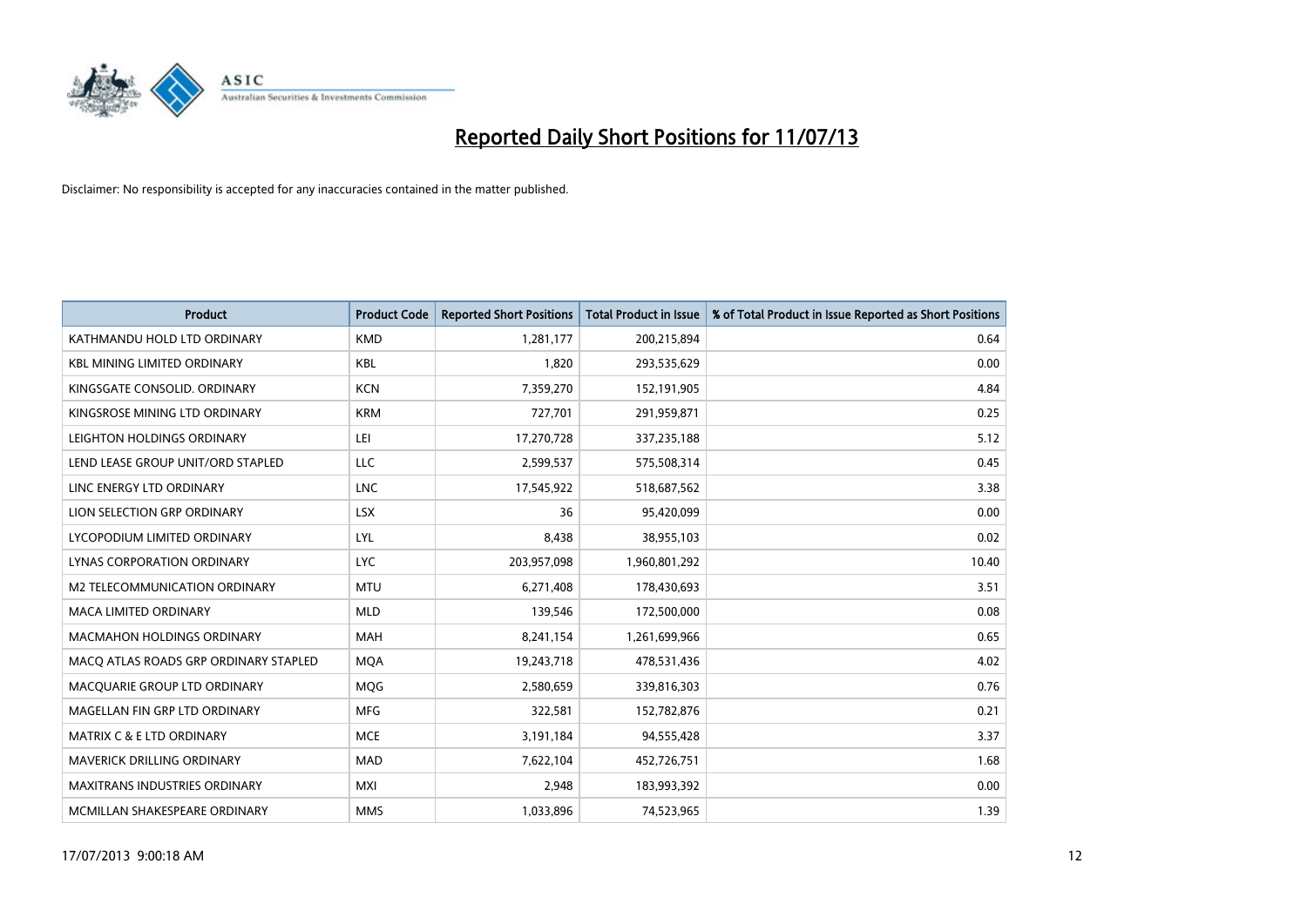

| <b>Product</b>                    | <b>Product Code</b> | <b>Reported Short Positions</b> | <b>Total Product in Issue</b> | % of Total Product in Issue Reported as Short Positions |
|-----------------------------------|---------------------|---------------------------------|-------------------------------|---------------------------------------------------------|
| <b>MCPHERSON'S LTD ORDINARY</b>   | <b>MCP</b>          | 10                              | 89,294,198                    | 0.00                                                    |
| MEDUSA MINING LTD ORDINARY        | <b>MML</b>          | 6,245,374                       | 188,903,911                   | 3.31                                                    |
| MEO AUSTRALIA LTD ORDINARY        | <b>MEO</b>          | 19,345                          | 627,264,587                   | 0.00                                                    |
| <b>MERMAID MARINE ORDINARY</b>    | <b>MRM</b>          | 1,064,181                       | 229,962,314                   | 0.46                                                    |
| MESOBLAST LIMITED ORDINARY        | <b>MSB</b>          | 13,570,666                      | 315,423,901                   | 4.30                                                    |
| METALS X LIMITED ORDINARY         | <b>MLX</b>          | 92,258                          | 1,651,766,110                 | 0.01                                                    |
| METCASH LIMITED ORDINARY          | <b>MTS</b>          | 75,527,634                      | 880,704,786                   | 8.58                                                    |
| MICLYN EXP OFFSHR ORDINARY        | <b>MIO</b>          | 700,611                         | 281,538,972                   | 0.25                                                    |
| MIGHTY RIVER POWER ORDINARY       | <b>MYT</b>          | 201,246                         | 1,400,000,094                 | 0.01                                                    |
| MILLENNIUM MIN LTD ORDINARY       | <b>MOY</b>          | 1,000,000                       | 4,372,781,946                 | 0.02                                                    |
| MINCOR RESOURCES NL ORDINARY      | <b>MCR</b>          | 2,574,433                       | 188,208,274                   | 1.37                                                    |
| MINERAL DEPOSITS ORDINARY         | <b>MDL</b>          | 3,229,846                       | 83,538,786                    | 3.87                                                    |
| MINERAL RESOURCES. ORDINARY       | <b>MIN</b>          | 8,956,885                       | 185,987,992                   | 4.82                                                    |
| MIRABELA NICKEL LTD ORDINARY      | <b>MBN</b>          | 19,823,976                      | 876,801,147                   | 2.26                                                    |
| MIRVAC GROUP STAPLED SECURITIES   | <b>MGR</b>          | 8,152,228                       | 3,664,938,678                 | 0.22                                                    |
| MOLOPO ENERGY LTD ORDINARY        | <b>MPO</b>          | 708,040                         | 246,592,053                   | 0.29                                                    |
| MONADELPHOUS GROUP ORDINARY       | <b>MND</b>          | 10,342,214                      | 90,940,258                    | 11.37                                                   |
| MORTGAGE CHOICE LTD ORDINARY      | <b>MOC</b>          | 1,467,926                       | 123,431,282                   | 1.19                                                    |
| <b>MOUNT GIBSON IRON ORDINARY</b> | MGX                 | 20,784,951                      | 1,090,584,232                 | 1.91                                                    |
| MULTIPLEX SITES SITES             | <b>MXUPA</b>        | 1,035                           | 4,500,000                     | 0.02                                                    |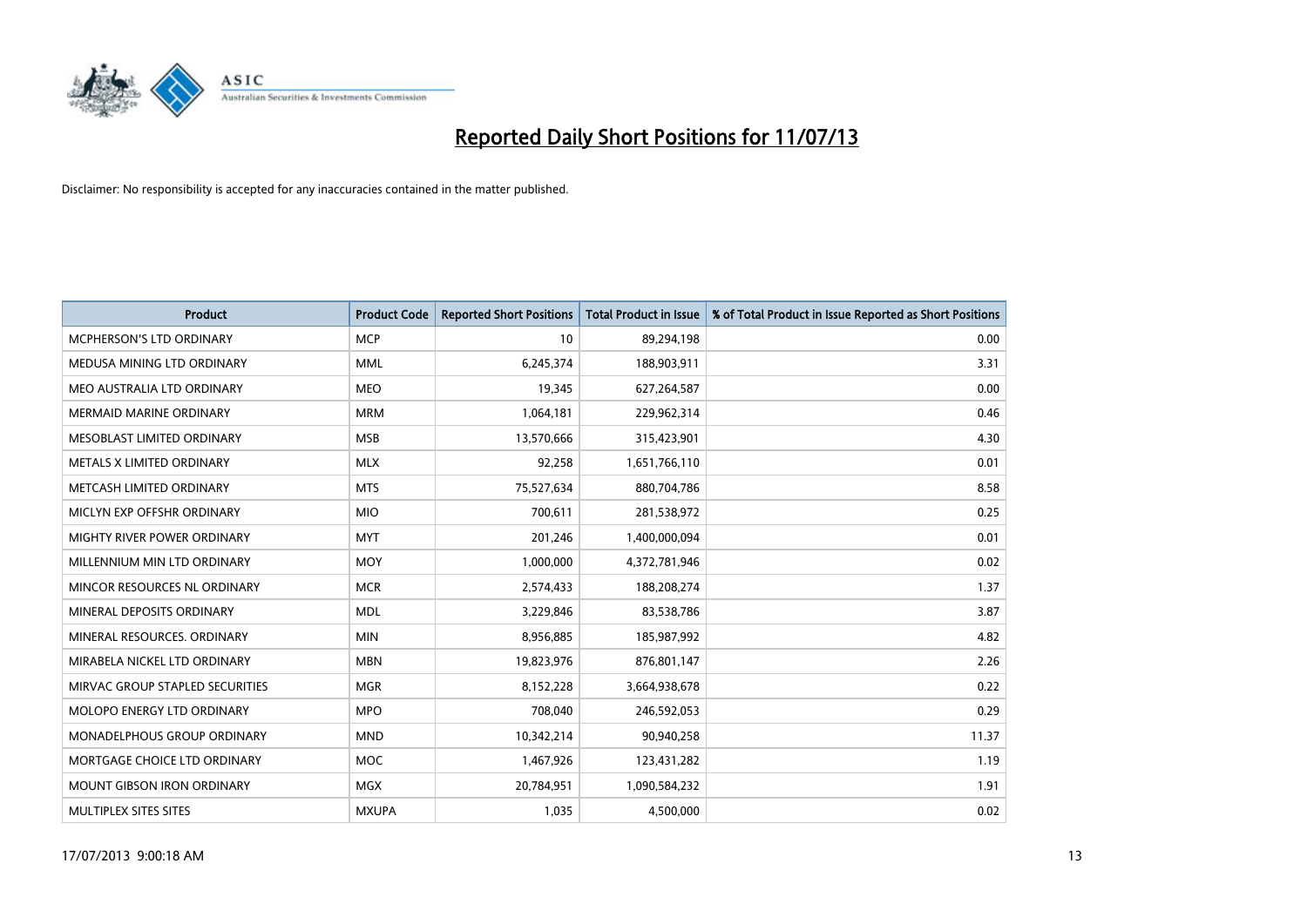

| <b>Product</b>                | <b>Product Code</b> | <b>Reported Short Positions</b> | <b>Total Product in Issue</b> | % of Total Product in Issue Reported as Short Positions |
|-------------------------------|---------------------|---------------------------------|-------------------------------|---------------------------------------------------------|
| MURCHISON METALS LTD ORDINARY | <b>MMX</b>          | 3,294,577                       | 450,497,346                   | 0.73                                                    |
| MYER HOLDINGS LTD ORDINARY    | <b>MYR</b>          | 80,321,252                      | 583,594,551                   | 13.76                                                   |
| NATIONAL AUST, BANK ORDINARY  | <b>NAB</b>          | 8,101,311                       | 2,343,067,725                 | 0.35                                                    |
| NAVITAS LIMITED ORDINARY      | <b>NVT</b>          | 10,860,789                      | 375,367,918                   | 2.89                                                    |
| NEON ENERGY LIMITED ORDINARY  | <b>NEN</b>          | 1,562,117                       | 549,937,848                   | 0.28                                                    |
| NEW HOPE CORPORATION ORDINARY | <b>NHC</b>          | 1,762,892                       | 830,563,352                   | 0.21                                                    |
| NEW STANDARD ENERGY ORDINARY  | <b>NSE</b>          | 322,032                         | 305,331,847                   | 0.11                                                    |
| NEWCREST MINING ORDINARY      | <b>NCM</b>          | 4,156,291                       | 766,510,971                   | 0.54                                                    |
| NEWS CORP. A NON-VOTING CDI   | <b>NNCLV</b>        | 3,264,715                       | 406,541,318                   | 0.80                                                    |
| NEWS CORP. B VOTING CDI       | <b>NNC</b>          | 58,177                          | 278,060,664                   | 0.02                                                    |
| NEXTDC LIMITED ORDINARY       | <b>NXT</b>          | 6,149,087                       | 173,673,716                   | 3.54                                                    |
| NEXUS ENERGY LIMITED ORDINARY | <b>NXS</b>          | 11,918,001                      | 1,330,219,459                 | 0.90                                                    |
| NIB HOLDINGS LIMITED ORDINARY | <b>NHF</b>          | 585,999                         | 439,004,182                   | 0.13                                                    |
| NIDO PETROLEUM ORDINARY       | <b>NDO</b>          | 42,500                          | 2,046,650,968                 | 0.00                                                    |
| NOBLE MINERAL RES ORDINARY    | <b>NMG</b>          | 2,365,726                       | 666,397,952                   | 0.36                                                    |
| NORFOLK GROUP ORDINARY        | <b>NFK</b>          | 50                              | 161,999,196                   | 0.00                                                    |
| NORTHERN IRON LTD ORDINARY    | <b>NFE</b>          | 1,617,501                       | 484,405,314                   | 0.33                                                    |
| NORTHERN STAR ORDINARY        | <b>NST</b>          | 6,549,945                       | 424,279,762                   | 1.54                                                    |
| NRW HOLDINGS LIMITED ORDINARY | <b>NWH</b>          | 23,665,137                      | 278,888,011                   | 8.49                                                    |
| NUCOAL RESOURCES LTD ORDINARY | <b>NCR</b>          | 104,899                         | 768,612,354                   | 0.01                                                    |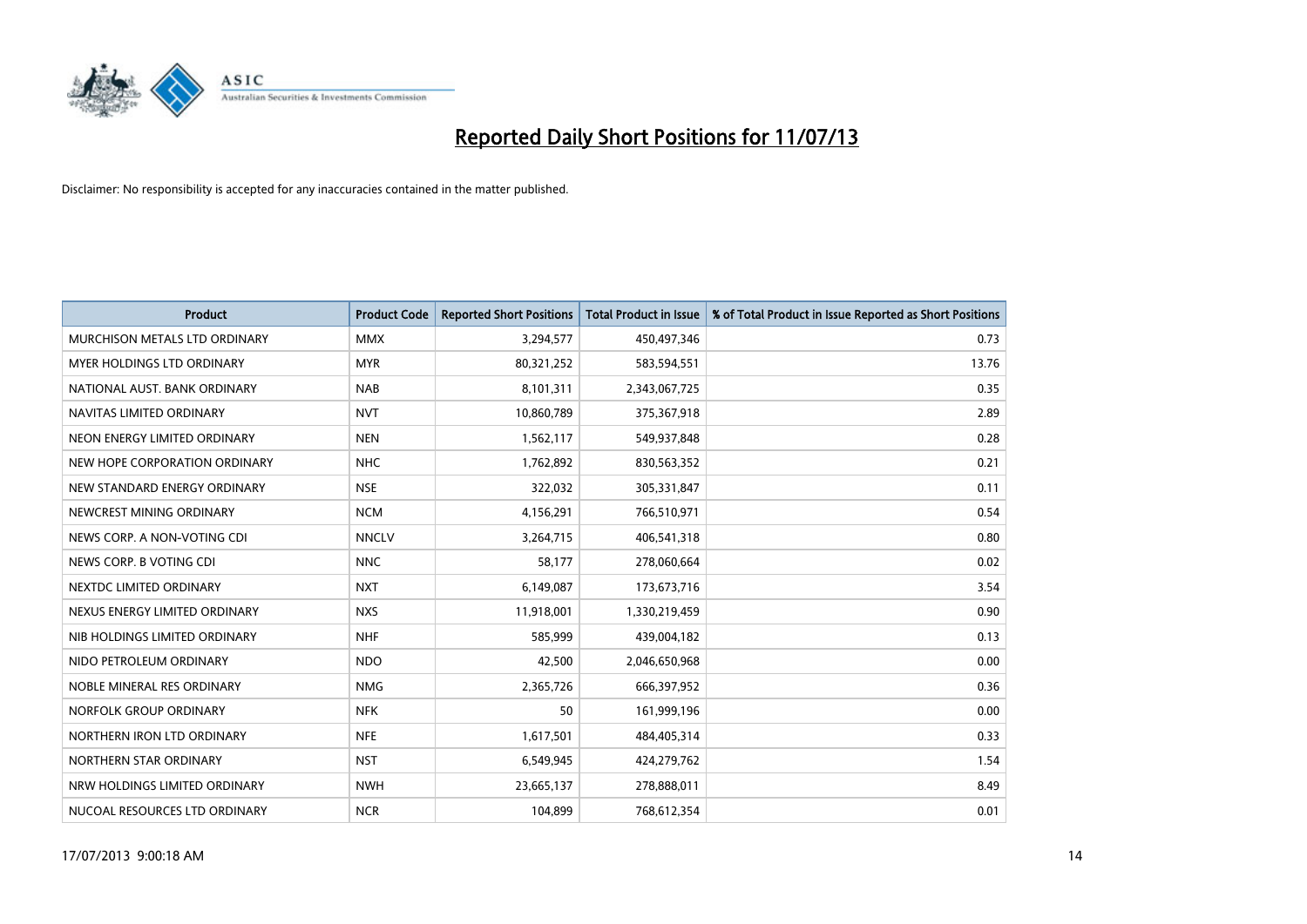

| <b>Product</b>                        | <b>Product Code</b> | <b>Reported Short Positions</b> | <b>Total Product in Issue</b> | % of Total Product in Issue Reported as Short Positions |
|---------------------------------------|---------------------|---------------------------------|-------------------------------|---------------------------------------------------------|
| NUFARM LIMITED ORDINARY               | <b>NUF</b>          | 15,316,154                      | 262,954,040                   | 5.82                                                    |
| OCEANAGOLD CORP. CHESS DEPOSITARY INT | <b>OGC</b>          | 930,730                         | 293,574,586                   | 0.32                                                    |
| OIL SEARCH LTD ORDINARY               | OSH                 | 9,539,632                       | 1,340,018,530                 | 0.71                                                    |
| OM HOLDINGS LIMITED ORDINARY          | OMH                 | 3,195,719                       | 733,423,337                   | 0.44                                                    |
| ORICA LIMITED ORDINARY                | ORI                 | 8,640,694                       | 368,203,632                   | 2.35                                                    |
| ORIGIN ENERGY ORDINARY                | ORG                 | 15,585,301                      | 1,097,963,570                 | 1.42                                                    |
| OROCOBRE LIMITED ORDINARY             | <b>ORE</b>          | 673,079                         | 117,745,140                   | 0.57                                                    |
| OROTONGROUP LIMITED ORDINARY          | ORL                 | 325,906                         | 40,880,902                    | 0.80                                                    |
| ORPHEUS ENERGY LTD ORDINARY           | <b>OEG</b>          | 67,200                          | 130,475,919                   | 0.05                                                    |
| <b>OZ MINERALS ORDINARY</b>           | <b>OZL</b>          | 8,791,136                       | 303,470,022                   | 2.90                                                    |
| <b>PACIFIC BRANDS ORDINARY</b>        | <b>PBG</b>          | 13,775,516                      | 912,915,695                   | 1.51                                                    |
| PALADIN ENERGY LTD ORDINARY           | <b>PDN</b>          | 105,839,524                     | 837,187,808                   | 12.64                                                   |
| PANAUST LIMITED ORDINARY              | <b>PNA</b>          | 7,795,730                       | 619,084,930                   | 1.26                                                    |
| PANORAMIC RESOURCES ORDINARY          | PAN                 | 336,674                         | 260,676,416                   | 0.13                                                    |
| PAPERLINX LIMITED ORDINARY            | <b>PPX</b>          | 48,006                          | 609,280,761                   | 0.01                                                    |
| PAPILLON RES LTD ORDINARY             | PIR                 | 9,742,202                       | 337,544,210                   | 2.89                                                    |
| PATTIES FOODS LTD ORDINARY            | PFL                 | 820                             | 139,065,639                   | 0.00                                                    |
| PEET LIMITED ORDINARY                 | <b>PPC</b>          | 3,661,514                       | 431,986,887                   | 0.85                                                    |
| PERILYA LIMITED ORDINARY              | <b>PEM</b>          | 5,993                           | 769,316,426                   | 0.00                                                    |
| PERPETUAL LIMITED ORDINARY            | PPT                 | 2,235,592                       | 41,980,678                    | 5.33                                                    |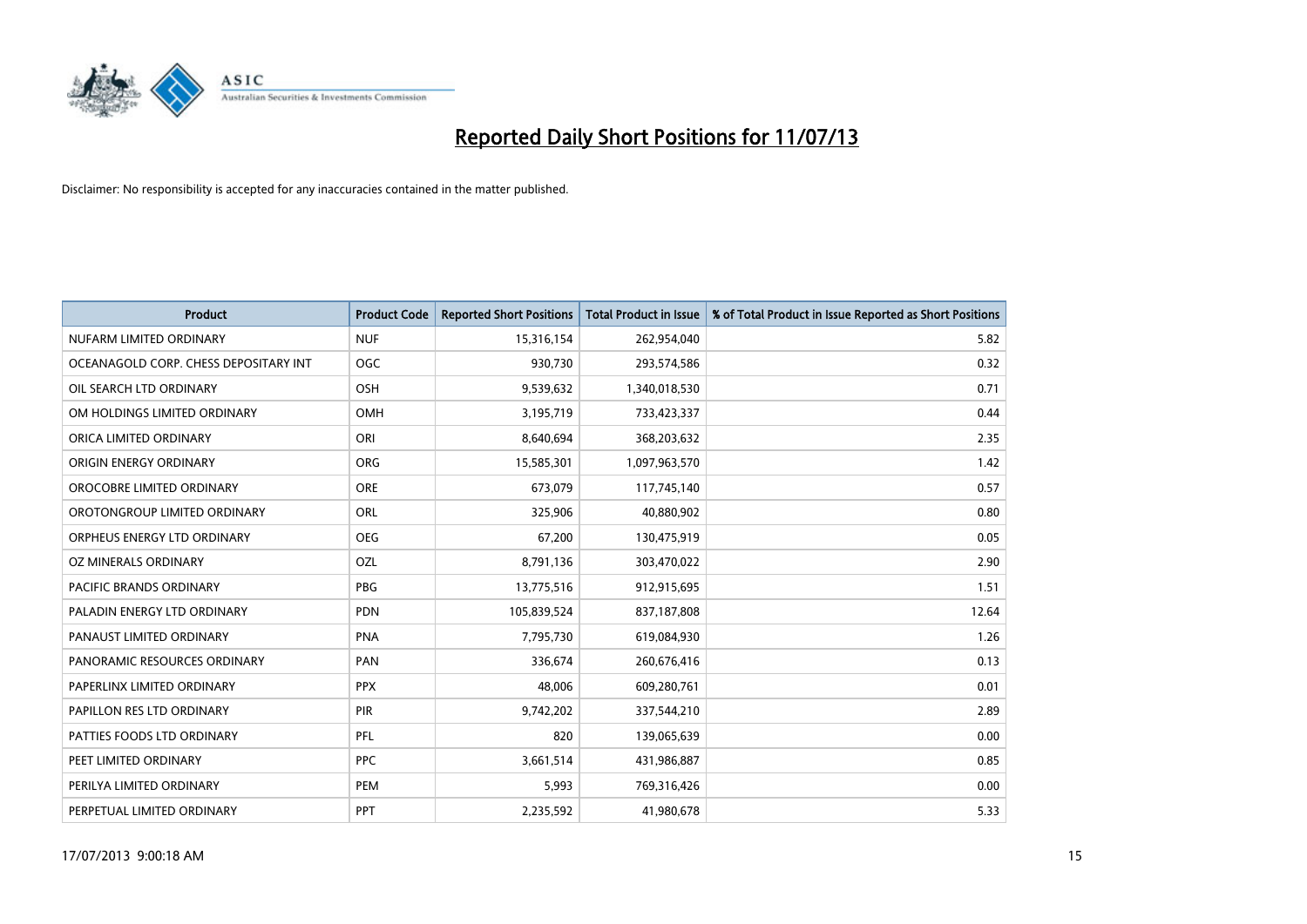

| <b>Product</b>                    | <b>Product Code</b> | <b>Reported Short Positions</b> | <b>Total Product in Issue</b> | % of Total Product in Issue Reported as Short Positions |
|-----------------------------------|---------------------|---------------------------------|-------------------------------|---------------------------------------------------------|
| PERSEUS MINING LTD ORDINARY       | PRU                 | 15,093,086                      | 457,962,088                   | 3.30                                                    |
| PHARMAXIS LTD ORDINARY            | <b>PXS</b>          | 7,479,425                       | 308,543,389                   | 2.42                                                    |
| PHOSPHAGENICS LTD. ORDINARY       | POH                 | 274,058                         | 1,020,465,957                 | 0.03                                                    |
| PLATINUM ASSET ORDINARY           | <b>PTM</b>          | 4,223,679                       | 578,145,695                   | 0.73                                                    |
| PLATINUM AUSTRALIA ORDINARY       | <b>PLA</b>          | 836,127                         | 504,968,043                   | 0.17                                                    |
| PMI GOLD CORP CDI 1:1             | <b>PVM</b>          | 232,274                         | 151,793,751                   | 0.15                                                    |
| PMP LIMITED ORDINARY              | <b>PMP</b>          | 28,840                          | 323,781,124                   | 0.01                                                    |
| PREMIER INVESTMENTS ORDINARY      | <b>PMV</b>          | 1,406,917                       | 155,260,478                   | 0.91                                                    |
| PRIMA BIOMED LTD ORDINARY         | <b>PRR</b>          | 1,981,185                       | 1,143,146,838                 | 0.17                                                    |
| PRIMARY HEALTH CARE ORDINARY      | <b>PRY</b>          | 26,088,371                      | 503,921,941                   | 5.18                                                    |
| PRIMEAG AUSTRALIA ORDINARY        | PAG                 | 5,194                           | 266,394,444                   | 0.00                                                    |
| PROGRAMMED ORDINARY               | <b>PRG</b>          | 415,648                         | 118,179,696                   | 0.35                                                    |
| <b>QANTAS AIRWAYS ORDINARY</b>    | QAN                 | 22,836,723                      | 2,241,745,788                 | 1.02                                                    |
| OBE INSURANCE GROUP ORDINARY      | <b>OBE</b>          | 32,613,514                      | 1,220,868,532                 | 2.67                                                    |
| ORXPHARMA LTD ORDINARY            | <b>QRX</b>          | 1,126,923                       | 144,785,606                   | 0.78                                                    |
| <b>QUBE HOLDINGS LTD ORDINARY</b> | QUB                 | 13,635,267                      | 928,965,547                   | 1.47                                                    |
| RAMELIUS RESOURCES ORDINARY       | <b>RMS</b>          | 3,428,037                       | 337,686,949                   | 1.02                                                    |
| RAMSAY HEALTH CARE ORDINARY       | <b>RHC</b>          | 1,966,293                       | 202,081,252                   | 0.97                                                    |
| RANGE RESOURCES LTD ORDINARY      | <b>RRS</b>          | 44,458                          | 2,853,862,345                 | 0.00                                                    |
| <b>RCR TOMLINSON ORDINARY</b>     | <b>RCR</b>          | 2,433,873                       | 132,431,265                   | 1.84                                                    |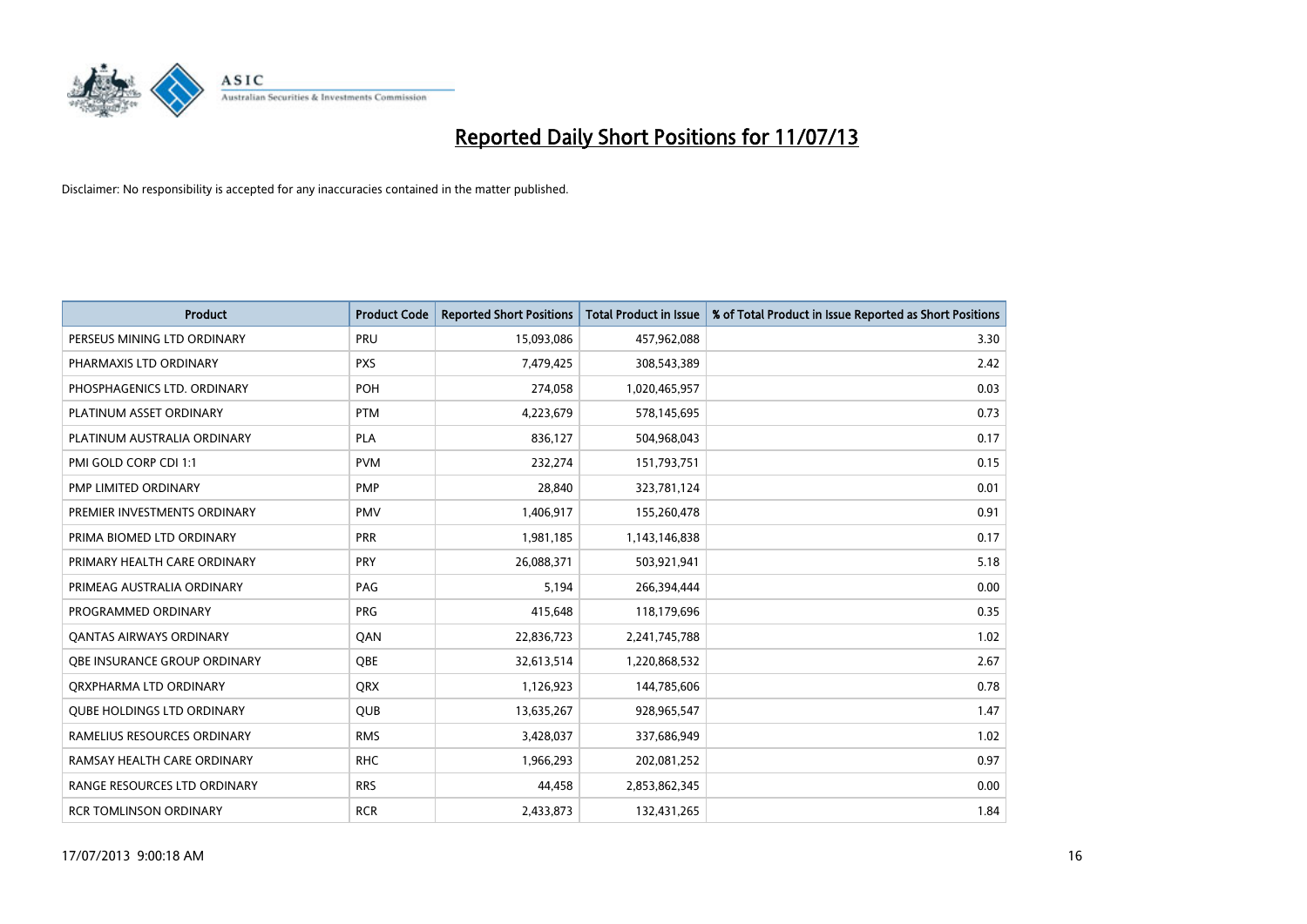

| <b>Product</b>                      | <b>Product Code</b> | <b>Reported Short Positions</b> | <b>Total Product in Issue</b> | % of Total Product in Issue Reported as Short Positions |
|-------------------------------------|---------------------|---------------------------------|-------------------------------|---------------------------------------------------------|
| <b>REA GROUP ORDINARY</b>           | <b>REA</b>          | 740,454                         | 131,714,699                   | 0.56                                                    |
| RECKON LIMITED ORDINARY             | <b>RKN</b>          | 451,000                         | 129,488,015                   | 0.35                                                    |
| <b>RED 5 LIMITED ORDINARY</b>       | <b>RED</b>          | 846,824                         | 135,488,008                   | 0.63                                                    |
| <b>RED FORK ENERGY ORDINARY</b>     | <b>RFE</b>          | 5,121,684                       | 388,551,719                   | 1.32                                                    |
| REDBANK ENERGY LTD ORDINARY         | <b>AEI</b>          | 13                              | 786,287                       | 0.00                                                    |
| <b>REDFLEX HOLDINGS ORDINARY</b>    | <b>RDF</b>          | 6,071                           | 110,762,310                   | 0.01                                                    |
| REECE AUSTRALIA LTD. ORDINARY       | <b>REH</b>          | 321                             | 99,600,000                    | 0.00                                                    |
| REGIS RESOURCES ORDINARY            | <b>RRL</b>          | 20,770,599                      | 475,898,018                   | 4.36                                                    |
| RESMED INC CDI 10:1                 | <b>RMD</b>          | 8,428,775                       | 1,556,242,300                 | 0.54                                                    |
| <b>RESOLUTE MINING ORDINARY</b>     | <b>RSG</b>          | 4,401,874                       | 640,994,224                   | 0.69                                                    |
| RESOURCE EQUIP LTD ORDINARY         | <b>RQL</b>          | 673                             | 248,990,471                   | 0.00                                                    |
| <b>RESOURCE GENERATION ORDINARY</b> | <b>RES</b>          | 1,293                           | 284,698,002                   | 0.00                                                    |
| RETAIL FOOD GROUP ORDINARY          | <b>RFG</b>          | 2,415,646                       | 130,277,856                   | 1.85                                                    |
| REX MINERALS LIMITED ORDINARY       | <b>RXM</b>          | 1,681,022                       | 188,907,284                   | 0.89                                                    |
| <b>RHG LIMITED ORDINARY</b>         | <b>RHG</b>          | 1,008,789                       | 308,483,177                   | 0.33                                                    |
| RIALTO ENERGY ORDINARY              | <b>RIA</b>          | 41                              | 786,649,489                   | 0.00                                                    |
| RIDLEY CORPORATION ORDINARY         | <b>RIC</b>          | 926,382                         | 307,817,071                   | 0.30                                                    |
| RIO TINTO LIMITED ORDINARY          | <b>RIO</b>          | 4,975,161                       | 435,758,720                   | 1.14                                                    |
| ROBUST RESOURCES ORDINARY           | <b>ROL</b>          | 244                             | 88,139,423                    | 0.00                                                    |
| ROC OIL COMPANY ORDINARY            | <b>ROC</b>          | 1,870,884                       | 683,235,552                   | 0.27                                                    |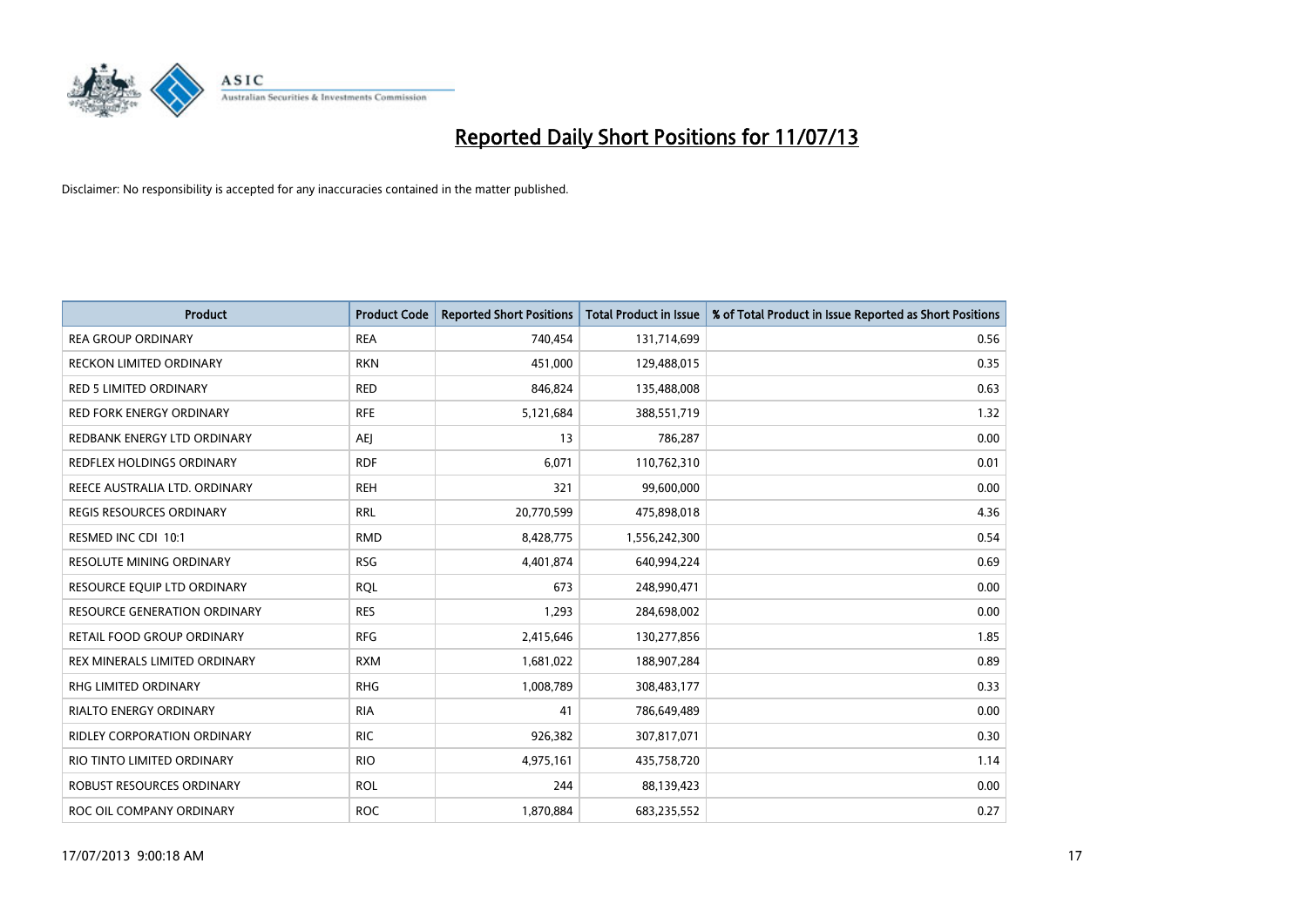

| <b>Product</b>                        | <b>Product Code</b> | <b>Reported Short Positions</b> | <b>Total Product in Issue</b> | % of Total Product in Issue Reported as Short Positions |
|---------------------------------------|---------------------|---------------------------------|-------------------------------|---------------------------------------------------------|
| SAI GLOBAL LIMITED ORDINARY           | SAI                 | 13,321,803                      | 209,440,120                   | 6.36                                                    |
| SALMAT LIMITED ORDINARY               | <b>SLM</b>          | 65,042                          | 159,812,799                   | 0.04                                                    |
| SANDFIRE RESOURCES ORDINARY           | <b>SFR</b>          | 4,451,874                       | 155,640,968                   | 2.86                                                    |
| SANTANA MINERALS LTD ORDINARY         | SMI                 | 488,715                         | 97,725,799                    | 0.50                                                    |
| <b>SANTOS LTD ORDINARY</b>            | <b>STO</b>          | 4,448,984                       | 965,470,590                   | 0.46                                                    |
| SARACEN MINERAL ORDINARY              | SAR                 | 21,233,589                      | 595,263,186                   | 3.57                                                    |
| SCA PROPERTY GROUP STAPLED SECURITIES | SCP                 | 31,695,591                      | 642,417,140                   | 4.93                                                    |
| SEDGMAN LIMITED ORDINARY              | <b>SDM</b>          | 693,542                         | 220,368,310                   | 0.31                                                    |
| SEEK LIMITED ORDINARY                 | <b>SEK</b>          | 20,946,897                      | 337,833,019                   | 6.20                                                    |
| SELECT HARVESTS ORDINARY              | SHV                 | 38,912                          | 57,462,851                    | 0.07                                                    |
| SENEX ENERGY LIMITED ORDINARY         | <b>SXY</b>          | 10,123,415                      | 1,140,804,837                 | 0.89                                                    |
| SERVCORP LIMITED ORDINARY             | SRV                 | 591                             | 98,432,275                    | 0.00                                                    |
| SERVICE STREAM ORDINARY               | SSM                 | 477,216                         | 283,418,867                   | 0.17                                                    |
| SEVEN GROUP HOLDINGS ORDINARY         | <b>SVW</b>          | 3,428,975                       | 308,160,281                   | 1.11                                                    |
| SEVEN WEST MEDIA LTD ORDINARY         | <b>SWM</b>          | 5,120,885                       | 999,160,872                   | 0.51                                                    |
| SIGMA PHARMACEUTICAL ORDINARY         | <b>SIP</b>          | 6,883,995                       | 1,135,152,441                 | 0.61                                                    |
| SILEX SYSTEMS ORDINARY                | <b>SLX</b>          | 2,081,960                       | 170,249,150                   | 1.22                                                    |
| SILVER CHEF LIMITED ORDINARY          | SIV                 | 55,541                          | 28,762,745                    | 0.19                                                    |
| SILVER LAKE RESOURCE ORDINARY         | <b>SLR</b>          | 10,632,440                      | 379,048,750                   | 2.81                                                    |
| SIMS METAL MGMT LTD ORDINARY          | SGM                 | 9,361,227                       | 204,314,281                   | 4.58                                                    |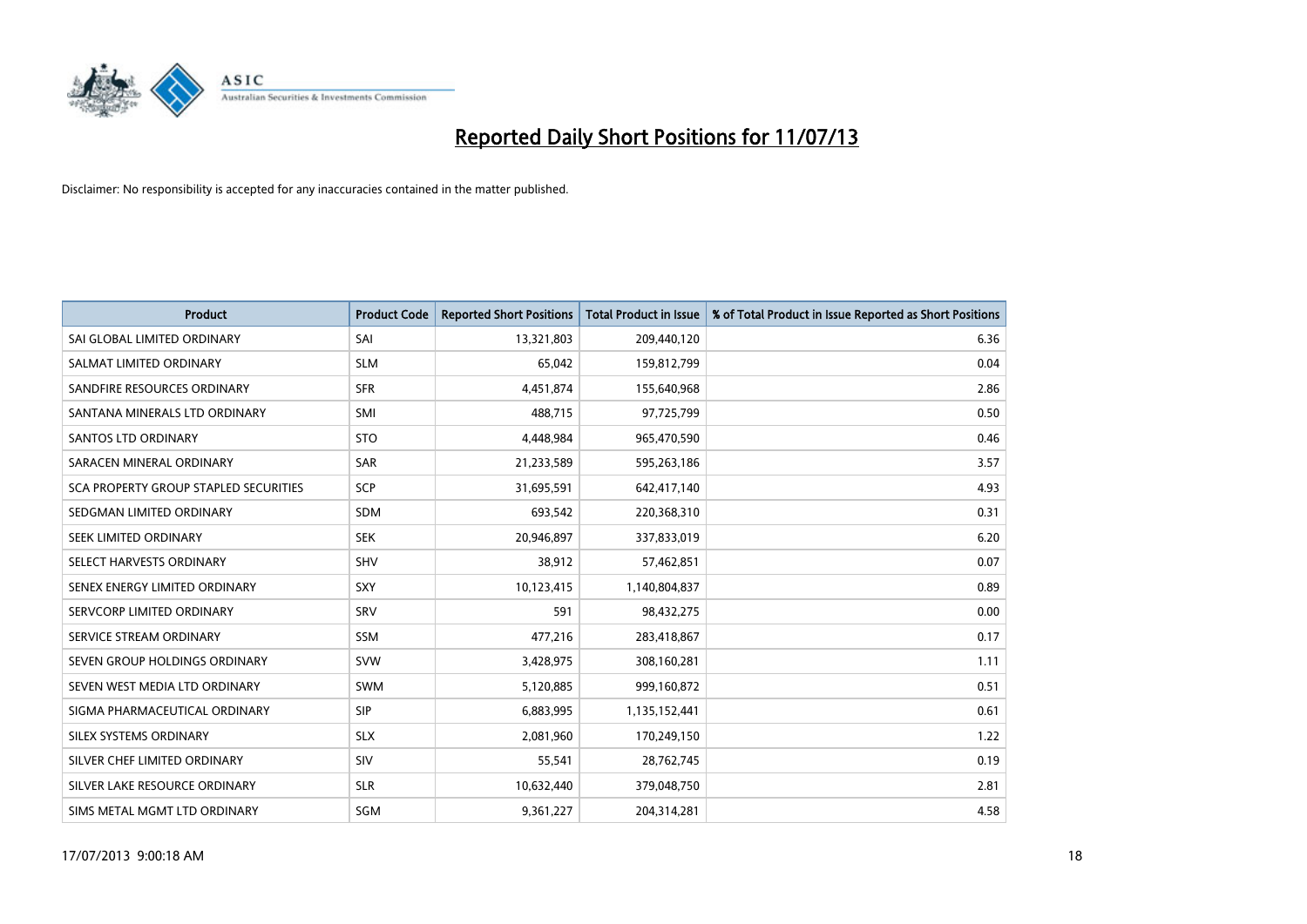

| <b>Product</b>                           | <b>Product Code</b> | <b>Reported Short Positions</b> | <b>Total Product in Issue</b> | % of Total Product in Issue Reported as Short Positions |
|------------------------------------------|---------------------|---------------------------------|-------------------------------|---------------------------------------------------------|
| SINGAPORE TELECOMM. CHESS DEPOSITARY INT | SGT                 | 1,429,551                       | 193,182,091                   | 0.74                                                    |
| SIRIUS RESOURCES NL ORDINARY             | <b>SIR</b>          | 5,508,083                       | 224,870,167                   | 2.45                                                    |
| SIRTEX MEDICAL ORDINARY                  | <b>SRX</b>          | 412,649                         | 56,079,887                    | 0.74                                                    |
| SKILLED GROUP LTD ORDINARY               | <b>SKE</b>          | 3,915,274                       | 233,533,526                   | 1.68                                                    |
| <b>SLATER &amp; GORDON ORDINARY</b>      | SGH                 | 942                             | 197,109,265                   | 0.00                                                    |
| SMS MANAGEMENT, ORDINARY                 | <b>SMX</b>          | 1,945,861                       | 69,919,865                    | 2.78                                                    |
| SONIC HEALTHCARE ORDINARY                | <b>SHL</b>          | 9,078,870                       | 397,158,181                   | 2.29                                                    |
| SOUL PATTINSON (W.H) ORDINARY            | SOL                 | 79,201                          | 239,395,320                   | 0.03                                                    |
| SP AUSNET STAPLED SECURITIES             | <b>SPN</b>          | 34,371,808                      | 3,376,325,523                 | 1.02                                                    |
| SPARK INFRASTRUCTURE STAPLED NOTE & UNIT | SKI                 | 55,278,521                      | 1,326,734,264                 | 4.17                                                    |
| SPDR 200 FUND ETF UNITS                  | <b>STW</b>          | 38,182                          | 46,078,688                    | 0.08                                                    |
| SPECIALTY FASHION ORDINARY               | <b>SFH</b>          | 1,500,000                       | 192,236,121                   | 0.78                                                    |
| ST BARBARA LIMITED ORDINARY              | <b>SBM</b>          | 26,685,729                      | 488,074,077                   | 5.47                                                    |
| STARPHARMA HOLDINGS ORDINARY             | SPL                 | 15,106,608                      | 283,814,948                   | 5.32                                                    |
| STHN CROSS MEDIA ORDINARY                | SXL                 | 9,115,530                       | 704,858,524                   | 1.29                                                    |
| STOCKLAND UNITS/ORD STAPLED              | SGP                 | 10,100,271                      | 2,305,750,747                 | 0.44                                                    |
| STRAITS RES LTD. ORDINARY                | <b>SRQ</b>          | 45,650                          | 1,164,150,159                 | 0.00                                                    |
| STW COMMUNICATIONS ORDINARY              | SGN                 | 1,178,585                       | 403,828,512                   | 0.29                                                    |
| SUNCORP GROUP LTD ORDINARY               | <b>SUN</b>          | 6,958,108                       | 1,286,600,980                 | 0.54                                                    |
| SUNDANCE ENERGY ORDINARY                 | <b>SEA</b>          | 885,650                         | 462,600,237                   | 0.19                                                    |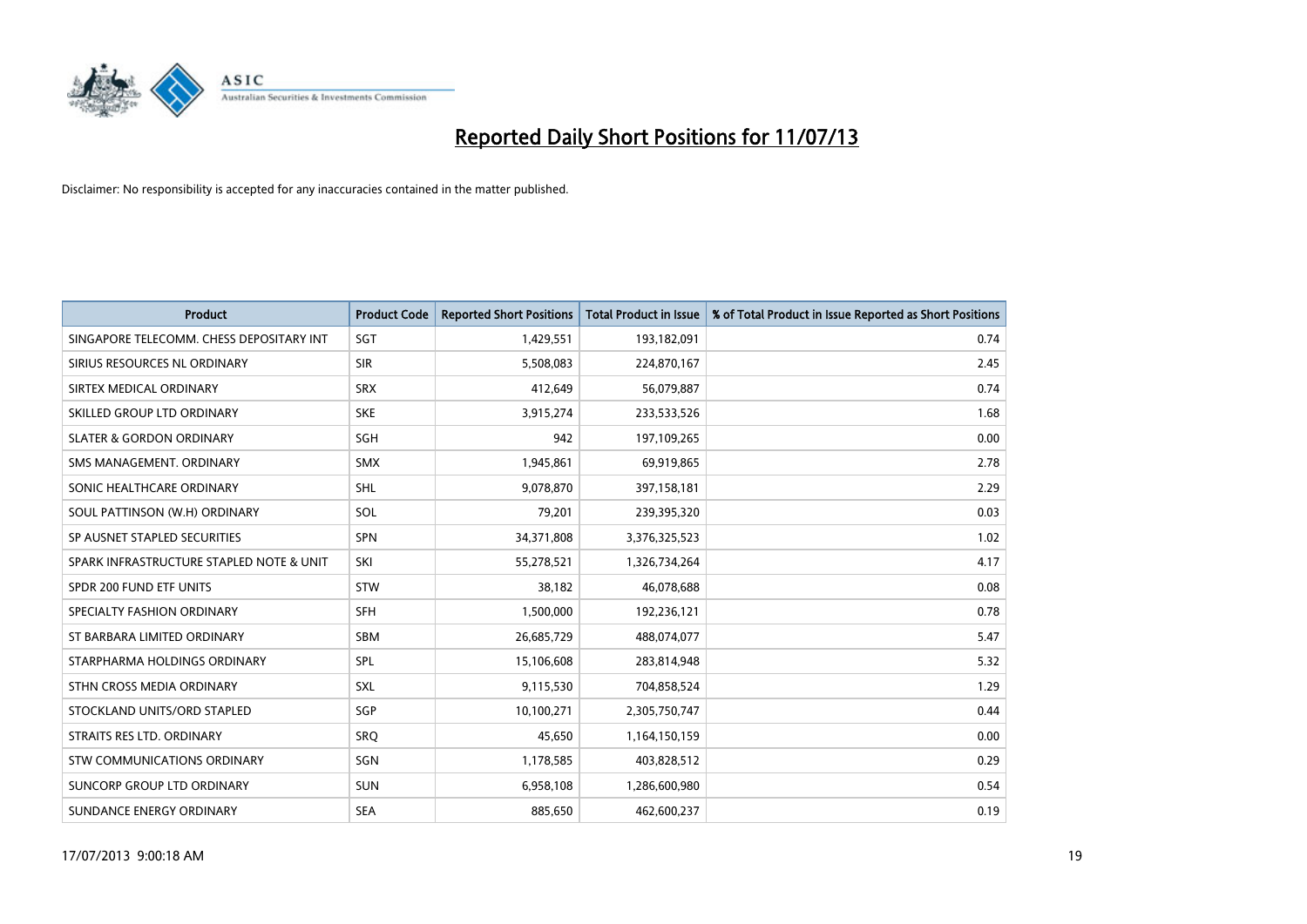

| <b>Product</b>                       | <b>Product Code</b> | <b>Reported Short Positions</b> | <b>Total Product in Issue</b> | % of Total Product in Issue Reported as Short Positions |
|--------------------------------------|---------------------|---------------------------------|-------------------------------|---------------------------------------------------------|
| SUNDANCE RESOURCES ORDINARY          | SDL                 | 36,069,126                      | 3,072,110,985                 | 1.17                                                    |
| SUNLAND GROUP LTD ORDINARY           | <b>SDG</b>          | 18,391                          | 189,417,674                   | 0.01                                                    |
| SUPER RET REP LTD ORDINARY           | <b>SUL</b>          | 1,029,756                       | 196,472,811                   | 0.52                                                    |
| SYD AIRPORT STAPLED US PROHIBIT.     | SYD                 | 16,231,256                      | 1,861,210,782                 | 0.87                                                    |
| SYRAH RESOURCES ORDINARY             | <b>SYR</b>          | 712,055                         | 147,867,623                   | 0.48                                                    |
| TABCORP HOLDINGS LTD ORDINARY        | <b>TAH</b>          | 17,858,870                      | 744,885,690                   | 2.40                                                    |
| TANAMI GOLD NL ORDINARY              | <b>TAM</b>          | 178,918                         | 587,548,523                   | 0.03                                                    |
| TAP OIL LIMITED ORDINARY             | <b>TAP</b>          | 279,525                         | 241,608,606                   | 0.12                                                    |
| TASSAL GROUP LIMITED ORDINARY        | <b>TGR</b>          | 294,746                         | 146,304,404                   | 0.20                                                    |
| <b>TATTS GROUP LTD ORDINARY</b>      | <b>TTS</b>          | 15,890,407                      | 1,402,708,406                 | 1.13                                                    |
| TELECOM CORPORATION ORDINARY         | <b>TEL</b>          | 11,571,008                      | 1,817,088,869                 | 0.64                                                    |
| <b>TELSTRA CORPORATION, ORDINARY</b> | <b>TLS</b>          | 45,628,761                      | 12,443,074,357                | 0.37                                                    |
| TEN NETWORK HOLDINGS ORDINARY        | <b>TEN</b>          | 127,324,964                     | 2,586,970,845                 | 4.92                                                    |
| TERANGA GOLD CORP CDI 1:1            | <b>TGZ</b>          | 223,706                         | 133,042,143                   | 0.17                                                    |
| THE REJECT SHOP ORDINARY             | <b>TRS</b>          | 1,828,072                       | 28,826,248                    | 6.34                                                    |
| THE TRUST COMP LTD ORDINARY          | <b>TRU</b>          | 2,468                           | 33,657,334                    | 0.01                                                    |
| THORN GROUP LIMITED ORDINARY         | <b>TGA</b>          | 161,126                         | 147,712,799                   | 0.11                                                    |
| TIGER RESOURCES ORDINARY             | <b>TGS</b>          | 1,574,321                       | 674,770,269                   | 0.23                                                    |
| TOLL HOLDINGS LTD ORDINARY           | <b>TOL</b>          | 37,072,693                      | 717,133,875                   | 5.17                                                    |
| TOX FREE SOLUTIONS ORDINARY          | <b>TOX</b>          | 848,444                         | 132,519,859                   | 0.64                                                    |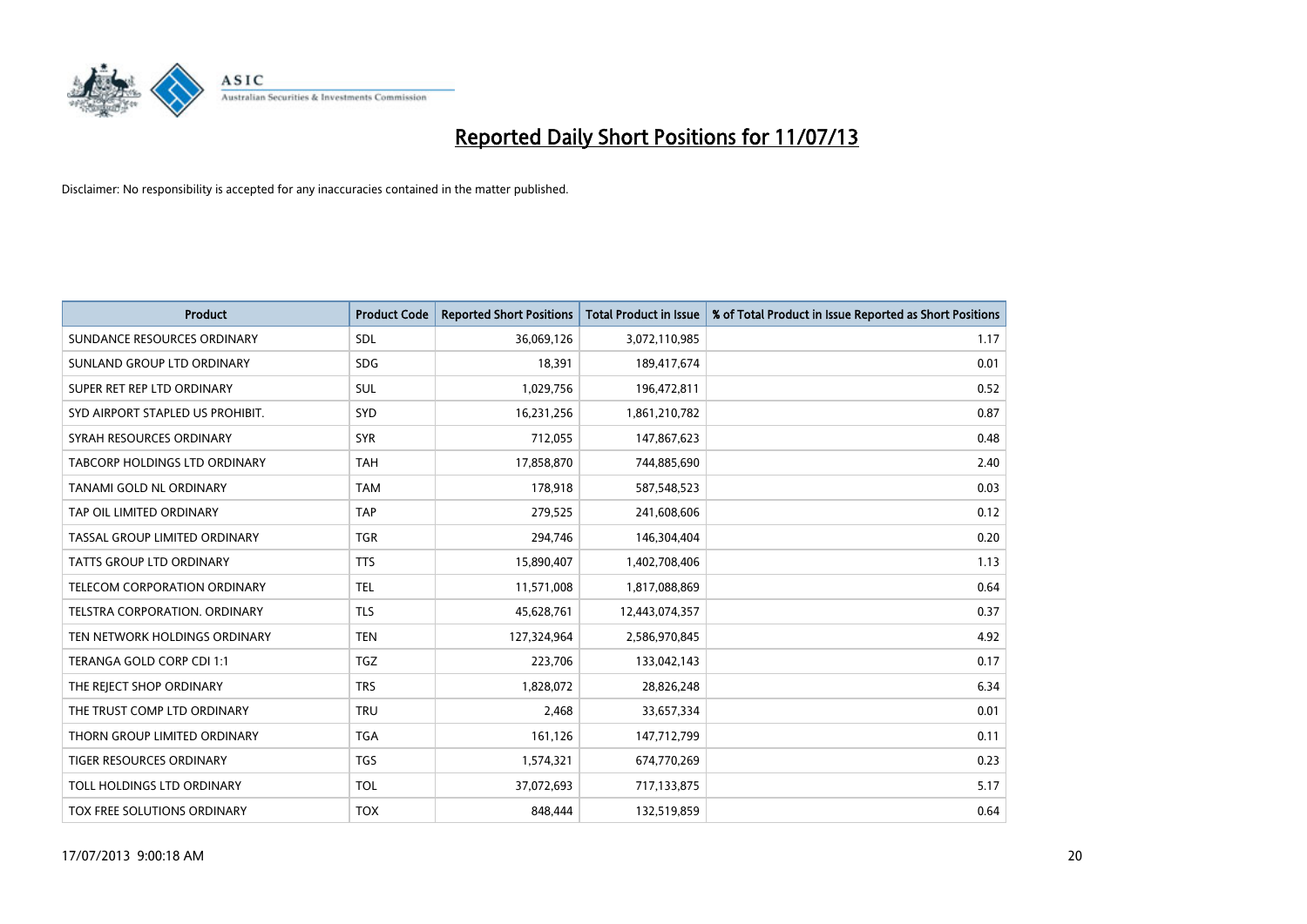

| <b>Product</b>                         | <b>Product Code</b> | <b>Reported Short Positions</b> | <b>Total Product in Issue</b> | % of Total Product in Issue Reported as Short Positions |
|----------------------------------------|---------------------|---------------------------------|-------------------------------|---------------------------------------------------------|
| TPG TELECOM LIMITED ORDINARY           | <b>TPM</b>          | 837,890                         | 793,808,141                   | 0.11                                                    |
| TRADE ME GROUP ORDINARY                | <b>TME</b>          | 340,047                         | 396,017,568                   | 0.09                                                    |
| <b>TRANSFIELD SERVICES ORDINARY</b>    | <b>TSE</b>          | 28,368,586                      | 512,457,716                   | 5.54                                                    |
| TRANSPACIFIC INDUST. ORDINARY          | <b>TPI</b>          | 2,266,841                       | 1,578,563,490                 | 0.14                                                    |
| TRANSURBAN GROUP TRIPLE STAPLED SEC.   | <b>TCL</b>          | 2,264,597                       | 1,481,594,818                 | 0.15                                                    |
| TREASURY WINE ESTATE ORDINARY          | <b>TWE</b>          | 16,236,393                      | 647,227,144                   | 2.51                                                    |
| TROY RESOURCES LTD ORDINARY            | <b>TRY</b>          | 2,844,273                       | 92,026,290                    | 3.09                                                    |
| TWENTY-FIRST FOX INC A NON-VOTING CDI  | <b>FOXLV</b>        | 2,103,379                       | 1,517,554,976                 | 0.14                                                    |
| TWENTY-FIRST FOX INC B VOTING CDI      | <b>FOX</b>          | 719,044                         | 798,520,953                   | 0.09                                                    |
| UGL LIMITED ORDINARY                   | UGL                 | 14,369,686                      | 166,511,240                   | 8.63                                                    |
| UNILIFE CORPORATION CDI 6:1            | <b>UNS</b>          | 183,000                         | 265,761,396                   | 0.07                                                    |
| UXC LIMITED ORDINARY                   | <b>UXC</b>          | 688,525                         | 308,806,649                   | 0.22                                                    |
| VIRGIN AUS HLDG LTD ORDINARY           | <b>VAH</b>          | 83,763,317                      | 2,581,231,776                 | 3.25                                                    |
| <b>VIRTUS HEALTH LTD ORDINARY</b>      | <b>VRT</b>          | 319,669                         | 79,536,601                    | 0.40                                                    |
| <b>VOCUS COMMS LTD ORDINARY</b>        | VOC                 | 24,154                          | 78,546,557                    | 0.03                                                    |
| WATPAC LIMITED ORDINARY                | <b>WTP</b>          | 95,510                          | 184,332,526                   | 0.05                                                    |
| <b>WDS LIMITED ORDINARY</b>            | <b>WDS</b>          | $\overline{7}$                  | 144,740,614                   | 0.00                                                    |
| WEBJET LIMITED ORDINARY                | <b>WEB</b>          | 1,418,107                       | 79,397,959                    | 1.79                                                    |
| <b>WESFARMERS LIMITED ORDINARY</b>     | <b>WES</b>          | 25,061,480                      | 1,006,671,453                 | 2.49                                                    |
| WESFARMERS LIMITED PARTIALLY PROTECTED | <b>WESN</b>         | 79,736                          | 150,522,145                   | 0.05                                                    |